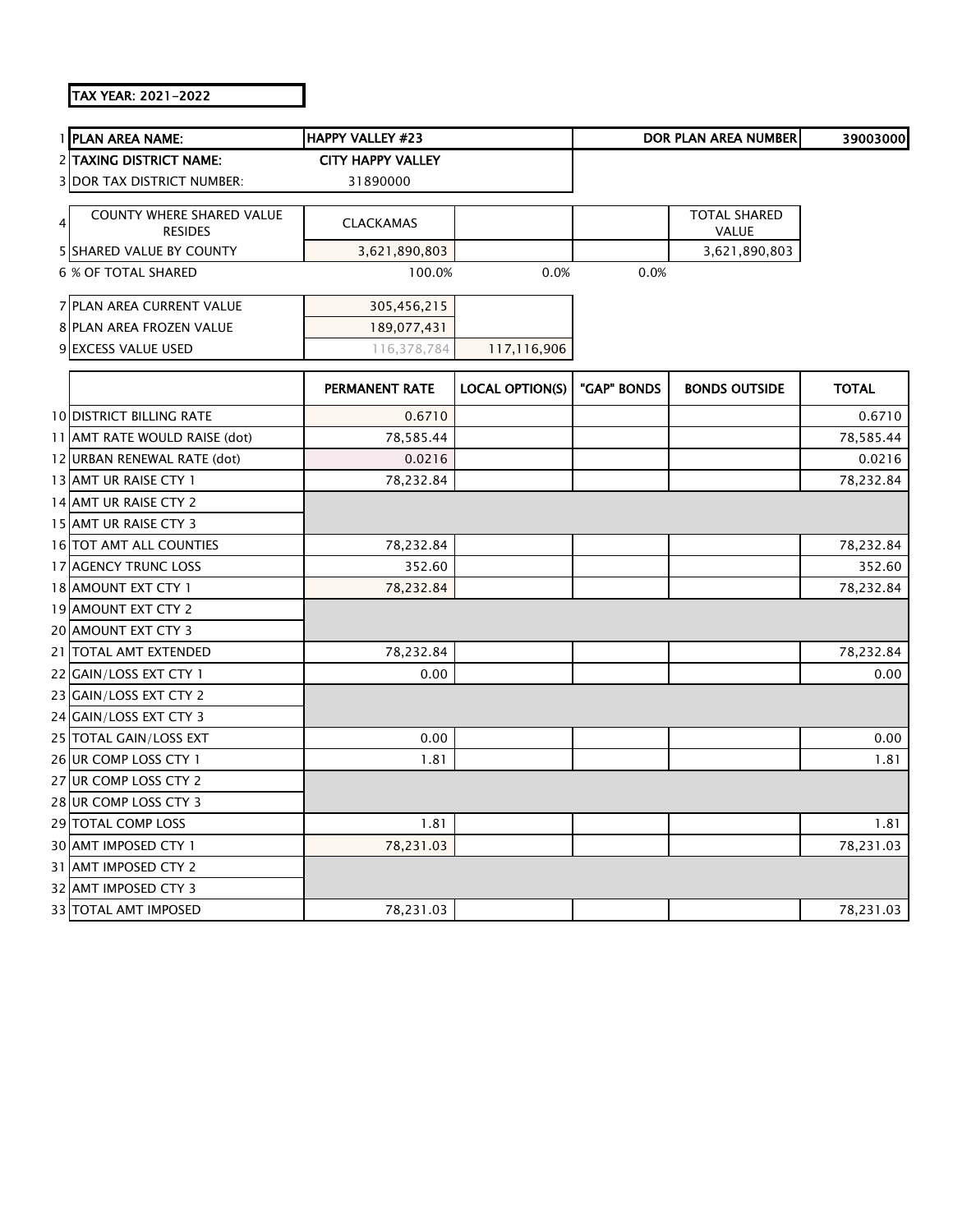|   | 1 PLAN AREA NAME:                                 | <b>HAPPY VALLEY</b>    |                        |             | <b>DOR PLAN AREA NUMBER</b>   | 39003000     |
|---|---------------------------------------------------|------------------------|------------------------|-------------|-------------------------------|--------------|
|   | <b>2 ITAXING DISTRICT NAME:</b>                   | <b>COMM COLL CLACK</b> |                        |             |                               |              |
|   | 3 DOR TAX DISTRICT NUMBER:                        | 30604000               |                        |             |                               |              |
|   |                                                   |                        |                        |             |                               |              |
| 4 | COUNTY WHERE SHARED VALUE                         | <b>CLACKAMAS</b>       |                        |             | <b>TOTAL SHARED</b>           |              |
|   | <b>RESIDES</b><br><b>5 SHARED VALUE BY COUNTY</b> | 3,473,144,962          |                        |             | <b>VALUE</b><br>3,473,144,962 |              |
|   | 6 % OF TOTAL SHARED                               | 100.0%                 | 0.0%                   | 0.0%        |                               |              |
|   |                                                   |                        |                        |             |                               |              |
|   | 7 PLAN AREA CURRENT VALUE                         | 287,727,647            |                        |             |                               |              |
|   | 8 PLAN AREA FROZEN VALUE                          | 173,149,698            |                        |             |                               |              |
|   | 9 EXCESS VALUE USED                               | 114,577,949            | 115,331,300            |             |                               |              |
|   |                                                   |                        |                        |             |                               |              |
|   |                                                   | PERMANENT RATE         | <b>LOCAL OPTION(S)</b> | "GAP" BONDS | <b>BONDS OUTSIDE</b>          | <b>TOTAL</b> |
|   | <b>10 DISTRICT BILLING RATE</b>                   | 0.5582                 |                        |             |                               | 0.5582       |
|   | 11 AMT RATE WOULD RAISE (dot)                     | 64,377.93              |                        |             |                               | 64,377.93    |
|   | 12 URBAN RENEWAL RATE (dot)                       | 0.0185                 |                        |             |                               | 0.0185       |
|   | 13 AMT UR RAISE CTY 1                             | 64,253.18              |                        |             |                               | 64,253.18    |
|   | 14 AMT UR RAISE CTY 2                             |                        |                        |             |                               |              |
|   | 15 AMT UR RAISE CTY 3                             |                        |                        |             |                               |              |
|   | 16 TOT AMT ALL COUNTIES                           | 64,253.18              |                        |             |                               | 64,253.18    |
|   | 17 AGENCY TRUNC LOSS                              | 124.75                 |                        |             |                               | 124.75       |
|   | 18 AMOUNT EXT CTY 1                               | 64,253.18              |                        |             |                               | 64,253.18    |
|   | 19 AMOUNT EXT CTY 2                               |                        |                        |             |                               |              |
|   | 20 AMOUNT EXT CTY 3                               |                        |                        |             |                               |              |
|   | 21 TOTAL AMT EXTENDED                             | 64,253.18              |                        |             |                               | 64,253.18    |
|   | 22 GAIN/LOSS EXT CTY 1                            | 0.00                   |                        |             |                               | 0.00         |
|   | 23 GAIN/LOSS EXT CTY 2                            |                        |                        |             |                               |              |
|   | 24 GAIN/LOSS EXT CTY 3                            |                        |                        |             |                               |              |
|   | 25 TOTAL GAIN/LOSS EXT                            | 0.00                   |                        |             |                               | 0.00         |
|   | 26 UR COMP LOSS CTY 1                             | 1.55                   |                        |             |                               | 1.55         |
|   | 27 UR COMP LOSS CTY 2                             |                        |                        |             |                               |              |
|   | UR COMP LOSS CTY 3                                |                        |                        |             |                               |              |
|   | <b>29 TOTAL COMP LOSS</b>                         | 1.55                   |                        |             |                               | 1.55         |
|   | 30 AMT IMPOSED CTY 1                              | 64,251.63              |                        |             |                               | 64,251.63    |
|   | 31 AMT IMPOSED CTY 2                              |                        |                        |             |                               |              |
|   | 32 AMT IMPOSED CTY 3                              |                        |                        |             |                               |              |
|   | 33 TOTAL AMT IMPOSED                              | 64,251.63              |                        |             |                               | 64,251.63    |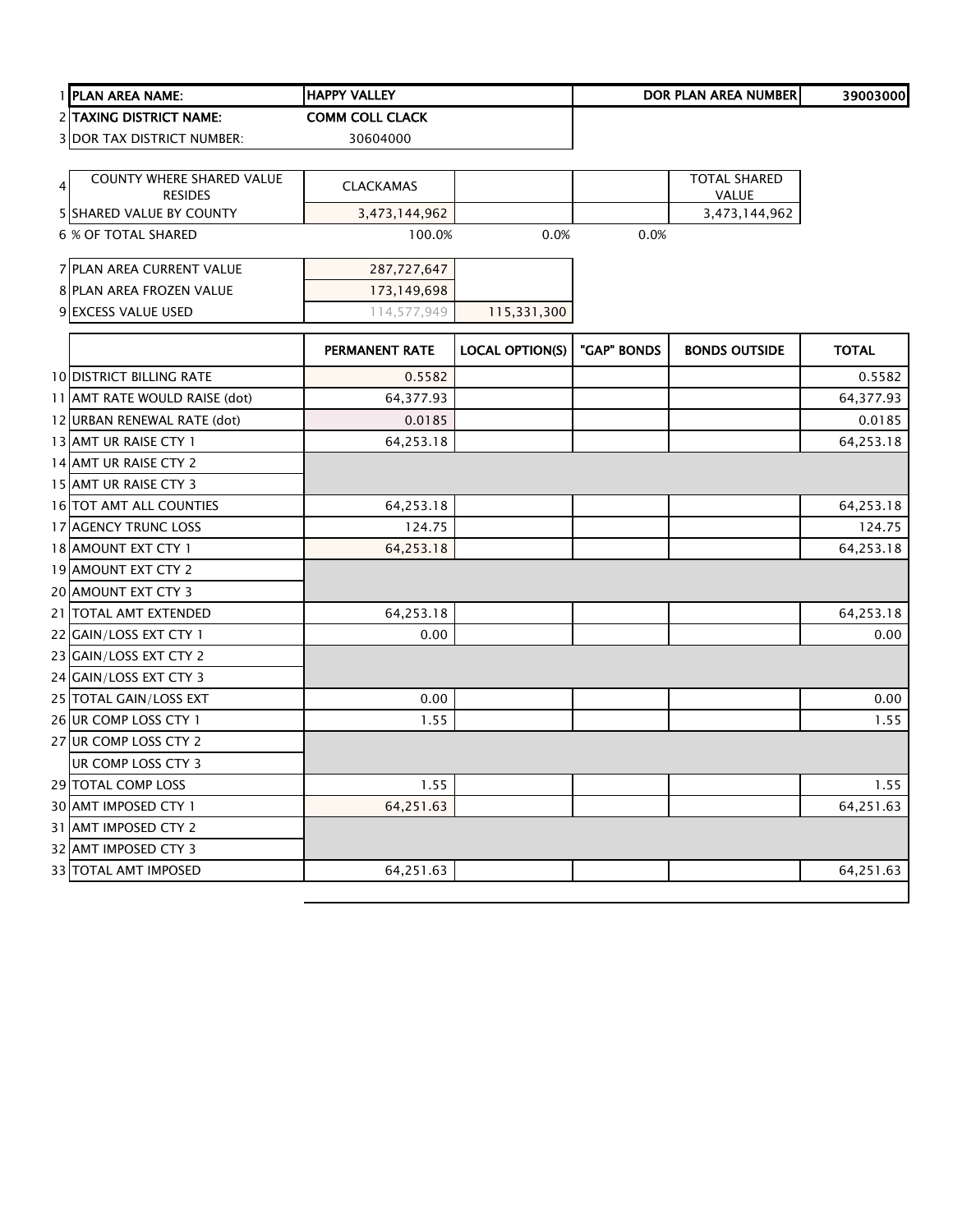|   | 1 PLAN AREA NAME:                                  | <b>HAPPY VALLEY</b>     |                        |             | <b>DOR PLAN AREA NUMBER</b>         | 39003000     |
|---|----------------------------------------------------|-------------------------|------------------------|-------------|-------------------------------------|--------------|
|   | 2 TAXING DISTRICT NAME:                            | <b>COM COLL MT HOOD</b> |                        |             |                                     |              |
|   | <b>3 DOR TAX DISTRICT NUMBER:</b>                  | 30608000                |                        |             |                                     |              |
|   |                                                    |                         |                        |             |                                     |              |
| 4 | <b>COUNTY WHERE SHARED VALUE</b><br><b>RESIDES</b> | <b>CLACKAMAS</b>        |                        |             | <b>TOTAL SHARED</b><br><b>VALUE</b> |              |
|   | 5 SHARED VALUE BY COUNTY                           | 148,755,019             |                        |             | 148,755,019                         |              |
|   | 6 % OF TOTAL SHARED                                | 100.0%                  | 0.0%                   | 0.0%        |                                     |              |
|   | 7 PLAN AREA CURRENT VALUE                          | 17,737,746              |                        |             |                                     |              |
|   | 8 PLAN AREA FROZEN VALUE                           | 15,997,297              |                        |             |                                     |              |
|   | 9 EXCESS VALUE USED                                | 1,740,449               | 1,785,606              |             |                                     |              |
|   |                                                    | <b>PERMANENT RATE</b>   | <b>LOCAL OPTION(S)</b> | "GAP" BONDS | <b>BONDS OUTSIDE</b>                | <b>TOTAL</b> |
|   | <b>10 DISTRICT BILLING RATE</b>                    | 0.4917                  |                        |             |                                     | 0.4917       |
|   | 11 AMT RATE WOULD RAISE (dot)                      | 877.98                  |                        |             |                                     | 877.98       |
|   | 12 URBAN RENEWAL RATE (dot)                        | 0.0059                  |                        |             |                                     | 0.0059       |
|   | 13 AMT UR RAISE CTY 1                              | 877.65                  |                        |             |                                     | 877.65       |
|   | 14 AMT UR RAISE CTY 2                              |                         |                        |             |                                     |              |
|   | 15 AMT UR RAISE CTY 3                              |                         |                        |             |                                     |              |
|   | 16 TOT AMT ALL COUNTIES                            | 877.65                  |                        |             |                                     | 877.65       |
|   | 17 AGENCY TRUNC LOSS                               | 0.33                    |                        |             |                                     | 0.33         |
|   | 18 AMOUNT EXT CTY 1                                | 877.65                  |                        |             |                                     | 877.65       |
|   | 19 AMOUNT EXT CTY 2                                |                         |                        |             |                                     |              |
|   | 20 AMOUNT EXT CTY 3                                |                         |                        |             |                                     |              |
|   | 21 TOTAL AMT EXTENDED                              | 877.65                  |                        |             |                                     | 877.65       |
|   | 22 GAIN/LOSS EXT CTY 1                             | 0.00                    |                        |             |                                     | 0.00         |
|   | 23 GAIN/LOSS EXT CTY 2                             |                         |                        |             |                                     |              |
|   | 24 GAIN/LOSS EXT CTY 3                             |                         |                        |             |                                     |              |
|   | 25 TOTAL GAIN/LOSS EXT                             | 0.00                    |                        |             |                                     | 0.00         |
|   | 26 UR COMP LOSS CTY 1                              | 0.00                    |                        |             |                                     | 0.00         |
|   | 27 UR COMP LOSS CTY 2                              |                         |                        |             |                                     |              |
|   | 28 UR COMP LOSS CTY 3                              |                         |                        |             |                                     |              |
|   | 29 TOTAL COMP LOSS                                 | 0.00                    |                        |             |                                     | 0.00         |
|   | 30 AMT IMPOSED CTY 1                               | 877.65                  |                        |             |                                     | 877.65       |
|   | 31 AMT IMPOSED CTY 2                               |                         |                        |             |                                     |              |
|   | 32 AMT IMPOSED CTY 3                               |                         |                        |             |                                     |              |
|   | <b>33 TOTAL AMT IMPOSED</b>                        | 877.65                  |                        |             |                                     | 877.65       |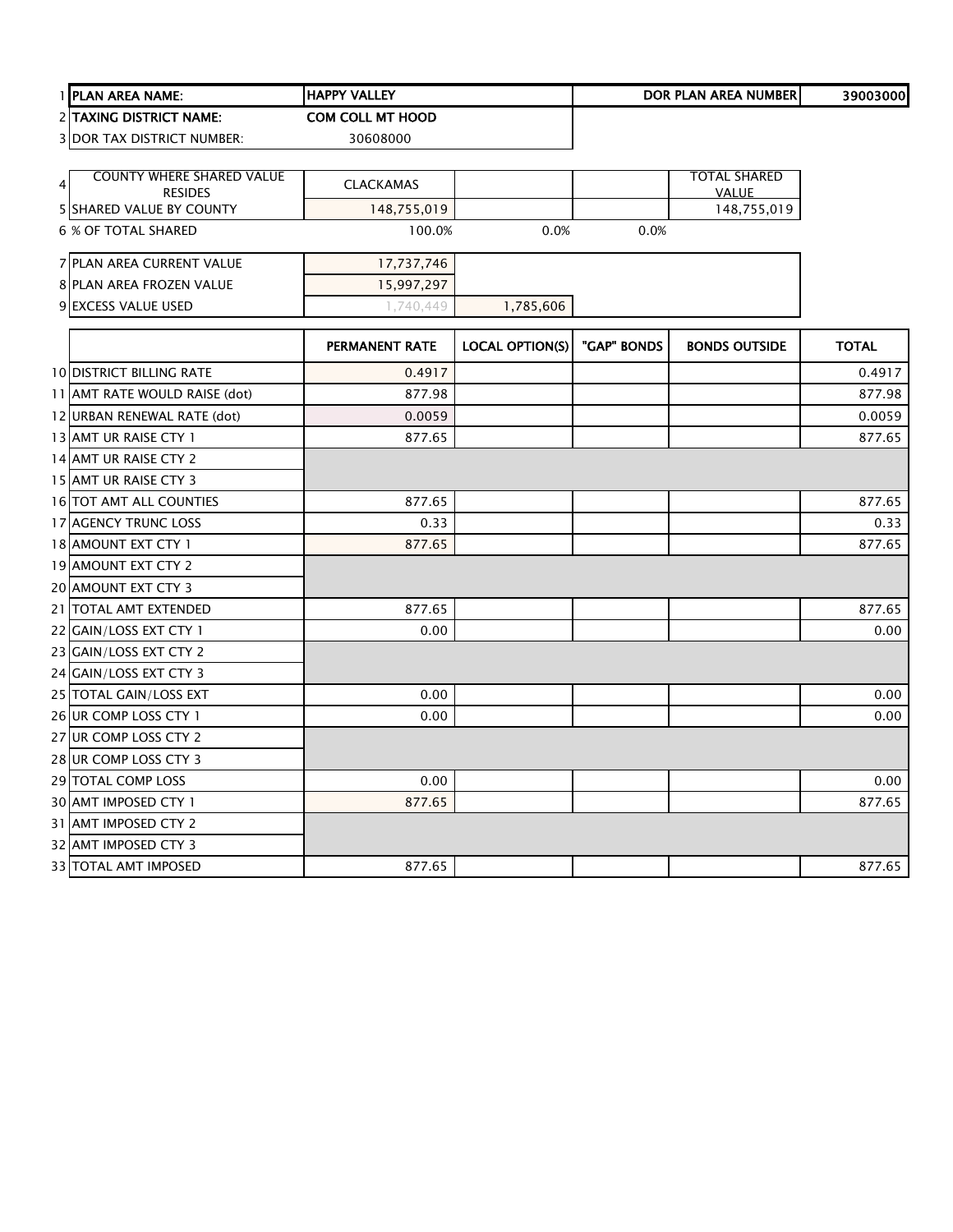|   | PLAN AREA NAME:                            | <b>HAPPY VALLEY</b>   |                        |             | <b>DOR PLAN AREA NUMBER</b>   | 39003000     |
|---|--------------------------------------------|-----------------------|------------------------|-------------|-------------------------------|--------------|
|   | 2 TAXING DISTRICT NAME:                    | <b>COUNTY C</b>       |                        |             |                               |              |
|   | <b>3 DOR TAX DISTRICT NUMBER:</b>          | 30000032              |                        |             |                               |              |
|   |                                            |                       |                        |             |                               |              |
| 4 | <b>COUNTY WHERE SHARED VALUE</b>           | <b>CLACKAMAS</b>      |                        |             | <b>TOTAL SHARED</b>           |              |
|   | <b>RESIDES</b><br>5 SHARED VALUE BY COUNTY | 3,621,890,803         |                        |             | <b>VALUE</b><br>3,621,890,803 |              |
|   | <b>6 % OF TOTAL SHARED</b>                 | 100.0%                | 0.0%                   | 0.0%        |                               |              |
|   |                                            |                       |                        |             |                               |              |
|   | 7 PLAN AREA CURRENT VALUE                  | 305,456,215           |                        |             |                               |              |
|   | 8 PLAN AREA FROZEN VALUE                   | 189,077,431           |                        |             |                               |              |
|   | 9 EXCESS VALUE USED                        | 116,378,784           | 117,116,906            |             |                               |              |
|   |                                            |                       |                        |             |                               |              |
|   |                                            | <b>PERMANENT RATE</b> | <b>LOCAL OPTION(S)</b> | "GAP" BONDS | <b>BONDS OUTSIDE</b>          | <b>TOTAL</b> |
|   | <b>10 DISTRICT BILLING RATE</b>            | 2.4042                |                        |             |                               | 2.4042       |
|   | 11 AMT RATE WOULD RAISE (dot)              | 281,572.47            |                        |             |                               | 281,572.47   |
|   | 12 URBAN RENEWAL RATE (dot)                | 0.0777                |                        |             |                               | 0.0777       |
|   | 13 AMT UR RAISE CTY 1                      | 281,420.92            |                        |             |                               | 281,420.92   |
|   | 14 AMT UR RAISE CTY 2                      |                       |                        |             |                               |              |
|   | 15 AMT UR RAISE CTY 3                      |                       |                        |             |                               |              |
|   | 16 TOT AMT ALL COUNTIES                    | 281,420.92            |                        |             |                               | 281,420.92   |
|   | 17 AGENCY TRUNC LOSS                       | 151.55                |                        |             |                               | 151.55       |
|   | 18 AMOUNT EXT CTY 1                        | 281,420.92            |                        |             |                               | 281,420.92   |
|   | 19 AMOUNT EXT CTY 2                        |                       |                        |             |                               |              |
|   | 20 AMOUNT EXT CTY 3                        |                       |                        |             |                               |              |
|   | 21 TOTAL AMT EXTENDED                      | 281,420.92            |                        |             |                               | 281,420.92   |
|   | 22 GAIN/LOSS EXT CTY 1                     | 0.00                  |                        |             |                               | 0.00         |
|   | 23 GAIN/LOSS EXT CTY 2                     |                       |                        |             |                               |              |
|   | 24 GAIN/LOSS EXT CTY 3                     |                       |                        |             |                               |              |
|   | 25 TOTAL GAIN/LOSS EXT                     | 0.00                  |                        |             |                               | 0.00         |
|   | 26 UR COMP LOSS CTY 1                      | 6.49                  |                        |             |                               | 6.49         |
|   | 27 UR COMP LOSS CTY 2                      |                       |                        |             |                               |              |
|   | 28 UR COMP LOSS CTY 3                      |                       |                        |             |                               |              |
|   | 29 TOTAL COMP LOSS                         | 6.49                  |                        |             |                               | 6.49         |
|   | 30 AMT IMPOSED CTY 1                       | 281,414.43            |                        |             |                               | 281,414.43   |
|   | 31 AMT IMPOSED CTY 2                       |                       |                        |             |                               |              |
|   | 32 AMT IMPOSED CTY 3                       |                       |                        |             |                               |              |
|   | 33 TOTAL AMT IMPOSED                       | 281,414.43            |                        |             |                               | 281,414.43   |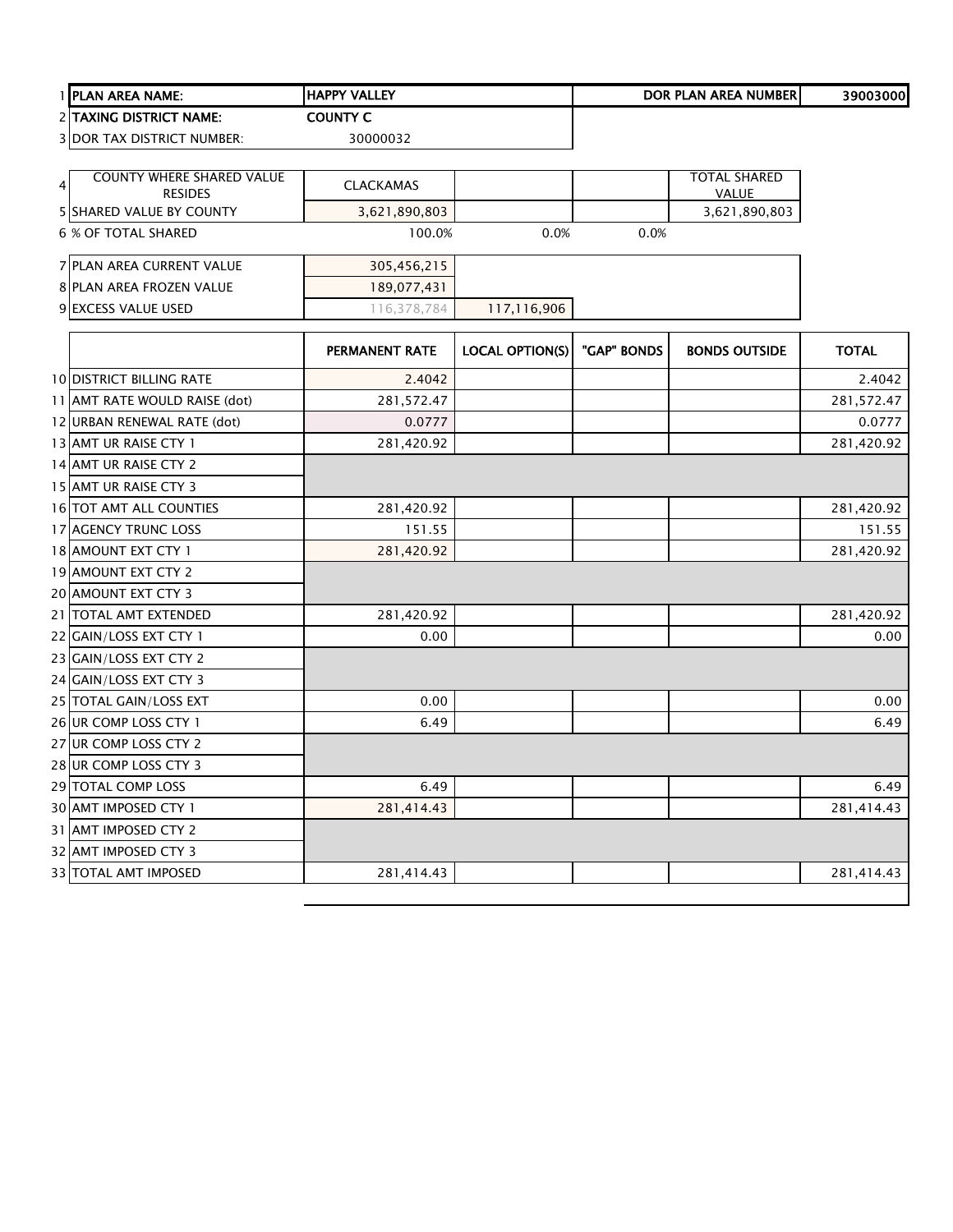|                | <b>I IPLAN AREA NAME:</b>                          | <b>HAPPY VALLEY</b> |      |      | <b>DOR PLAN AREA NUMBERI</b>        | 39003000 |
|----------------|----------------------------------------------------|---------------------|------|------|-------------------------------------|----------|
|                | <b>2 TAXING DISTRICT NAME:</b>                     | <b>COUNTY R</b>     |      |      |                                     |          |
|                | <b>3IDOR TAX DISTRICT NUMBER:</b>                  | 30000031            |      |      |                                     |          |
| $\overline{4}$ | <b>COUNTY WHERE SHARED VALUE</b><br><b>RESIDES</b> | <b>CLACKAMAS</b>    |      |      | <b>TOTAL SHARED</b><br><b>VALUE</b> |          |
|                | <b>5 SHARED VALUE BY COUNTY</b>                    | 9,178               |      |      | 9,178                               |          |
|                | 6 % OF TOTAL SHARED                                | 100.0%              | 0.0% | 0.0% |                                     |          |
|                | 7 PLAN AREA CURRENT VALUE                          | 9,178               |      |      |                                     |          |
|                |                                                    |                     |      |      |                                     |          |

| TPLAIN AREA CURREINT VALUE | 9, 170 |     |
|----------------------------|--------|-----|
| 8 PLAN AREA FROZEN VALUE   | 69,564 |     |
| 9 EXCESS VALUE USED        |        | $-$ |
|                            |        |     |

|                                 | <b>PERMANENT RATE</b> | LOCAL OPTION(S) | "GAP" BONDS | <b>BONDS OUTSIDE</b> | <b>TOTAL</b> |
|---------------------------------|-----------------------|-----------------|-------------|----------------------|--------------|
| <b>10 DISTRICT BILLING RATE</b> | 2.9766                |                 |             |                      | 2.9766       |
| 11 AMT RATE WOULD RAISE (dot)   | 0.00                  |                 |             |                      | 0.00         |
| 12 URBAN RENEWAL RATE (dot)     | 0.0000                |                 |             |                      | 0.0000       |
| 13 AMT UR RAISE CTY 1           | 0.00                  |                 |             |                      | 0.00         |
| 14 AMT UR RAISE CTY 2           |                       |                 |             |                      |              |
| 15 AMT UR RAISE CTY 3           |                       |                 |             |                      |              |
| 16 TOT AMT ALL COUNTIES         | 0.00                  |                 |             |                      | 0.00         |
| 17 AGENCY TRUNC LOSS            | 0.00                  |                 |             |                      | 0.00         |
| 18 AMOUNT EXT CTY 1             | 0.00                  |                 |             |                      | 0.00         |
| 19 AMOUNT EXT CTY 2             |                       |                 |             |                      |              |
| 20 AMOUNT EXT CTY 3             |                       |                 |             |                      |              |
| 21 TOTAL AMT EXTENDED           | 0.00                  |                 |             |                      | 0.00         |
| 22 GAIN/LOSS EXT CTY 1          | 0.00                  |                 |             |                      | 0.00         |
| 23 GAIN/LOSS EXT CTY 2          |                       |                 |             |                      |              |
| 24 GAIN/LOSS EXT CTY 3          |                       |                 |             |                      |              |
| 25 TOTAL GAIN/LOSS EXT          | 0.00                  |                 |             |                      | 0.00         |
| 26 UR COMP LOSS CTY 1           | 0.00                  |                 |             |                      | 0.00         |
| 27 UR COMP LOSS CTY 2           |                       |                 |             |                      |              |
| 28 UR COMP LOSS CTY 3           |                       |                 |             |                      |              |
| 29 TOTAL COMP LOSS              | 0.00                  |                 |             |                      | 0.00         |
| 30 AMT IMPOSED CTY 1            | 0.00                  |                 |             |                      | 0.00         |
| 31 AMT IMPOSED CTY 2            |                       |                 |             |                      |              |
| 32 AMT IMPOSED CTY 3            |                       |                 |             |                      |              |
| <b>33 TOTAL AMT IMPOSED</b>     | 0.00                  |                 |             |                      | 0.00         |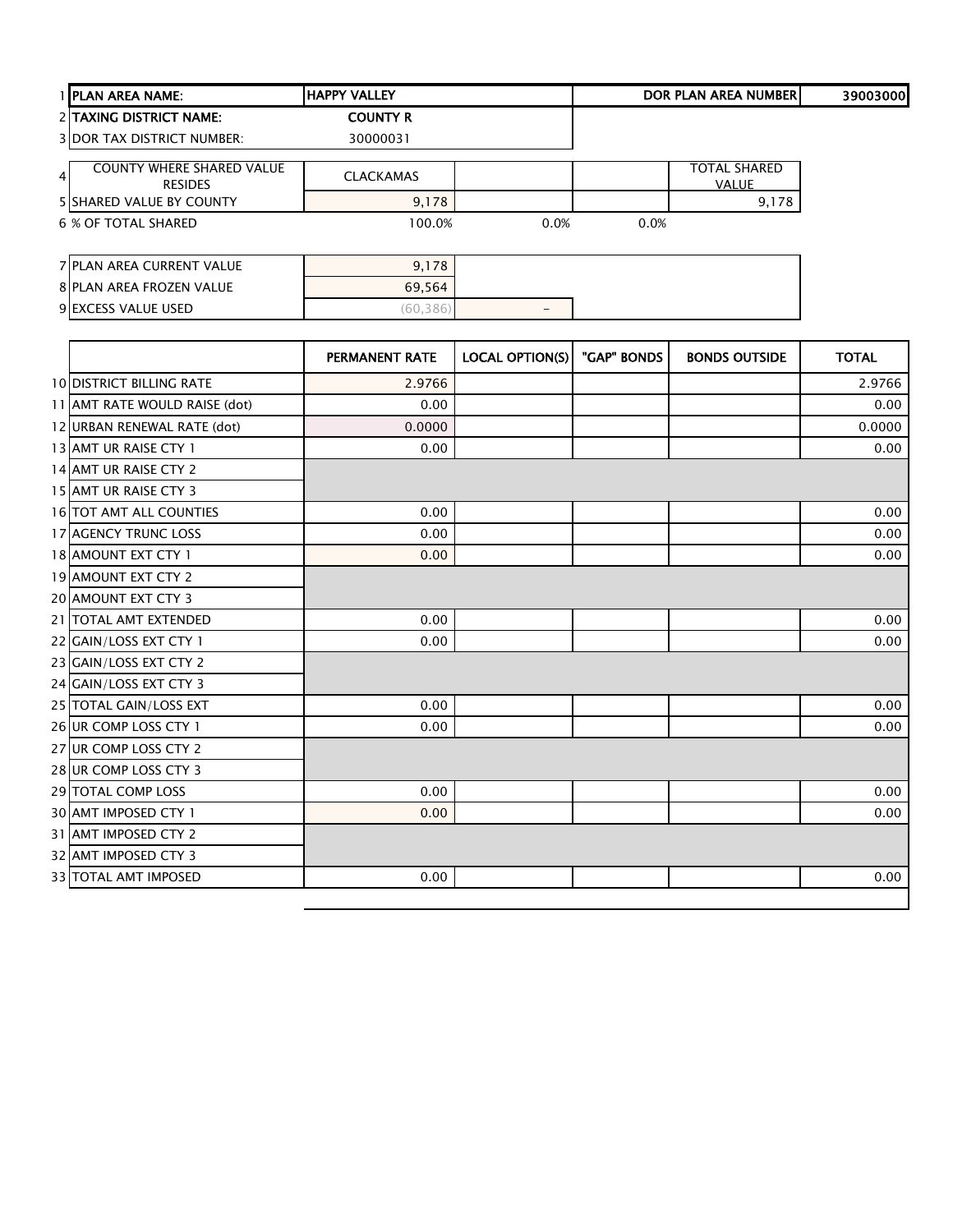| 1 PLAN AREA NAME:                                                    | <b>HAPPY VALLEY</b>              |                        |             | <b>DOR PLAN AREA NUMBER</b>  | 39003000     |
|----------------------------------------------------------------------|----------------------------------|------------------------|-------------|------------------------------|--------------|
| <b>2 TAXING DISTRICT NAME:</b>                                       | <b>COUNTY EXTENSION &amp; 4H</b> |                        |             |                              |              |
| <b>3 DOR TAX DISTRICT NUMBER:</b>                                    | 30008091                         |                        |             |                              |              |
| <b>COUNTY WHERE SHARED VALUE</b><br>$\overline{4}$<br><b>RESIDES</b> | <b>CLACKAMAS</b>                 |                        |             | <b>TOTAL SHARED</b><br>VALUE |              |
| <b>5 SHARED VALUE BY COUNTY</b>                                      | 3,621,899,981                    |                        |             | 3,621,899,981                |              |
| 6 % OF TOTAL SHARED                                                  | 100.0%                           | 0.0%                   | 0.0%        |                              |              |
| 7 PLAN AREA CURRENT VALUE                                            | 305,465,393                      |                        |             |                              |              |
| 8 PLAN AREA FROZEN VALUE                                             | 189,146,995                      |                        |             |                              |              |
| 9 EXCESS VALUE USED                                                  | 116,318,398                      | 117,116,906            |             |                              |              |
|                                                                      | PERMANENT RATE                   | <b>LOCAL OPTION(S)</b> | "GAP" BONDS | <b>BONDS OUTSIDE</b>         | <b>TOTAL</b> |
| <b>10 DISTRICT BILLING RATE</b>                                      | 0.0500                           |                        |             |                              | 0.0500       |
| 11 AMT RATE WOULD RAISE (dot)                                        | 5,855.85                         |                        |             |                              | 5,855.85     |
| 12 URBAN RENEWAL RATE (dot)                                          | 0.0016                           |                        |             |                              | 0.0016       |
| 13 AMT UR RAISE CTY 1                                                | 5,795.04                         |                        |             |                              | 5,795.04     |
| 14 AMT UR RAISE CTY 2                                                |                                  |                        |             |                              |              |
| 15 AMT UR RAISE CTY 3                                                |                                  |                        |             |                              |              |
| 16 TOT AMT ALL COUNTIES                                              | 5,795.04                         |                        |             |                              | 5,795.04     |
| 17 AGENCY TRUNC LOSS                                                 | 60.81                            |                        |             |                              | 60.81        |
| 18 AMOUNT EXT CTY 1                                                  | 5,795.04                         |                        |             |                              | 5,795.04     |
| 19 AMOUNT EXT CTY 2                                                  |                                  |                        |             |                              |              |
| 20 AMOUNT EXT CTY 3                                                  |                                  |                        |             |                              |              |
| 21 TOTAL AMT EXTENDED                                                | 5,795.04                         |                        |             |                              | 5,795.04     |
| 22 GAIN/LOSS EXT CTY 1                                               | 0.00                             |                        |             |                              | 0.00         |
| 23 GAIN/LOSS EXT CTY 2                                               |                                  |                        |             |                              |              |
| 24 GAIN/LOSS EXT CTY 3                                               |                                  |                        |             |                              |              |
| 25 TOTAL GAIN/LOSS EXT                                               | 0.00                             |                        |             |                              | 0.00         |
| 26 UR COMP LOSS CTY 1                                                | 0.13                             |                        |             |                              | 0.13         |
| 27 UR COMP LOSS CTY 2                                                |                                  |                        |             |                              |              |
| 28 UR COMP LOSS CTY 3                                                |                                  |                        |             |                              |              |
| 29 TOTAL COMP LOSS                                                   | 0.13                             |                        |             |                              | 0.13         |
| 30 AMT IMPOSED CTY 1                                                 | 5,794.91                         |                        |             |                              | 5,794.91     |
| 31 AMT IMPOSED CTY 2                                                 |                                  |                        |             |                              |              |
| 32 AMT IMPOSED CTY 3                                                 |                                  |                        |             |                              |              |
| 33 TOTAL AMT IMPOSED                                                 | 5,794.91                         |                        |             |                              | 5,794.91     |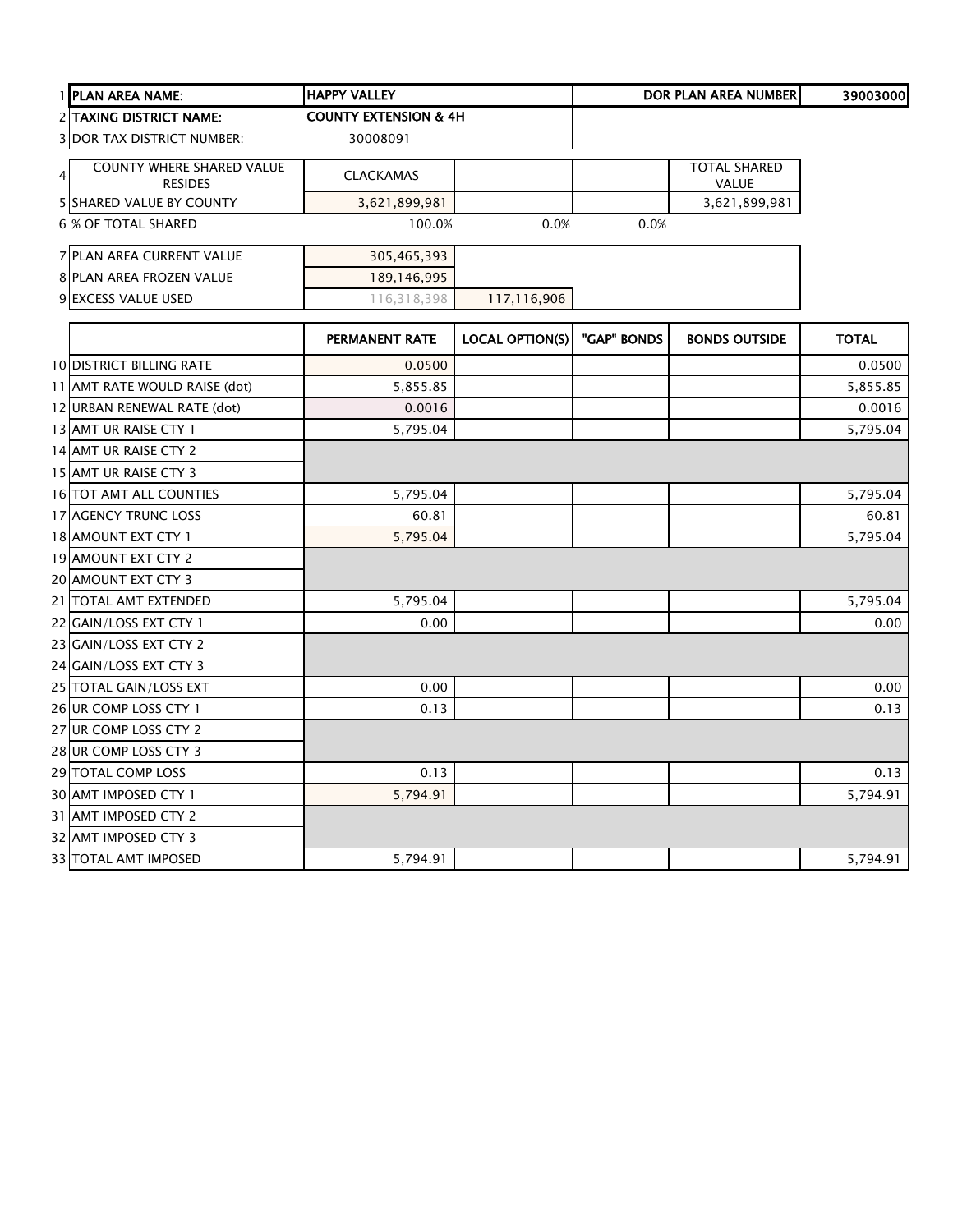|                | 1 PLAN AREA NAME:                                  | <b>HAPPY VALLEY</b>   |                        |             | <b>DOR PLAN AREA NUMBER</b>  | 39003000     |
|----------------|----------------------------------------------------|-----------------------|------------------------|-------------|------------------------------|--------------|
|                | 2 TAXING DISTRICT NAME:                            | <b>COUNTY LIBRARY</b> |                        |             |                              |              |
|                | <b>3 DOR TAX DISTRICT NUMBER:</b>                  | 30009121              |                        |             |                              |              |
| $\overline{4}$ | <b>COUNTY WHERE SHARED VALUE</b><br><b>RESIDES</b> | <b>CLACKAMAS</b>      |                        |             | <b>TOTAL SHARED</b><br>VALUE |              |
|                | 5 SHARED VALUE BY COUNTY                           | 3,621,899,981         |                        |             | 3,621,899,981                |              |
|                | 6 % OF TOTAL SHARED                                | 100.0%                | 0.0%                   | 0.0%        | 100.0%                       |              |
|                | 7 PLAN AREA CURRENT VALUE                          | 305,465,393           |                        |             |                              |              |
|                | 8 PLAN AREA FROZEN VALUE                           | 189,146,995           |                        |             |                              |              |
|                | 9 EXCESS VALUE USED                                | 116,318,398           | 117,116,906            |             |                              |              |
|                |                                                    | <b>PERMANENT RATE</b> | <b>LOCAL OPTION(S)</b> | "GAP" BONDS | <b>BONDS OUTSIDE</b>         | <b>TOTAL</b> |
|                | <b>10 DISTRICT BILLING RATE</b>                    | 0.3974                |                        |             |                              | 0.3974       |
|                | 11 AMT RATE WOULD RAISE (dot)                      | 46,542.26             |                        |             |                              | 46,542.26    |
|                | 12 URBAN RENEWAL RATE (dot)                        | 0.0128                |                        |             |                              | 0.0128       |
|                | 13 AMT UR RAISE CTY 1                              | 46,360.32             |                        |             |                              | 46,360.32    |
|                | 14 AMT UR RAISE CTY 2                              |                       |                        |             |                              |              |
|                | 15 AMT UR RAISE CTY 3                              |                       |                        |             |                              |              |
|                | 16 TOT AMT ALL COUNTIES                            | 46,360.32             |                        |             |                              | 46,360.32    |
|                | 17 AGENCY TRUNC LOSS                               | 181.94                |                        |             |                              | 181.94       |
|                | 18 AMOUNT EXT CTY 1                                | 46,360.32             |                        |             |                              | 46,360.32    |
|                | 19 AMOUNT EXT CTY 2                                |                       |                        |             |                              |              |
|                | 20 AMOUNT EXT CTY 3                                |                       |                        |             |                              |              |
|                | 21 TOTAL AMT EXTENDED                              | 46,360.32             |                        |             |                              | 46,360.32    |
|                | 22 GAIN/LOSS EXT CTY 1                             | 0.00                  |                        |             |                              | 0.00         |
|                | 23 GAIN/LOSS EXT CTY 2                             |                       |                        |             |                              |              |
|                | 24 GAIN/LOSS EXT CTY 3                             |                       |                        |             |                              |              |
|                | 25 TOTAL GAIN/LOSS EXT                             | 0.00                  |                        |             |                              | 0.00         |
|                | 26 UR COMP LOSS CTY 1                              | 1.07                  |                        |             |                              | 1.07         |
|                | 27 UR COMP LOSS CTY 2                              |                       |                        |             |                              |              |
|                | 28 UR COMP LOSS CTY 3                              |                       |                        |             |                              |              |
|                | 29 TOTAL COMP LOSS                                 | 1.07                  |                        |             |                              | 1.07         |
|                | 30 AMT IMPOSED CTY 1                               | 46,359.25             |                        |             |                              | 46,359.25    |
|                | 31 AMT IMPOSED CTY 2                               |                       |                        |             |                              |              |
|                | 32 AMT IMPOSED CTY 3                               |                       |                        |             |                              |              |
|                | 33 TOTAL AMT IMPOSED                               | 46,359.25             |                        |             |                              | 46,359.25    |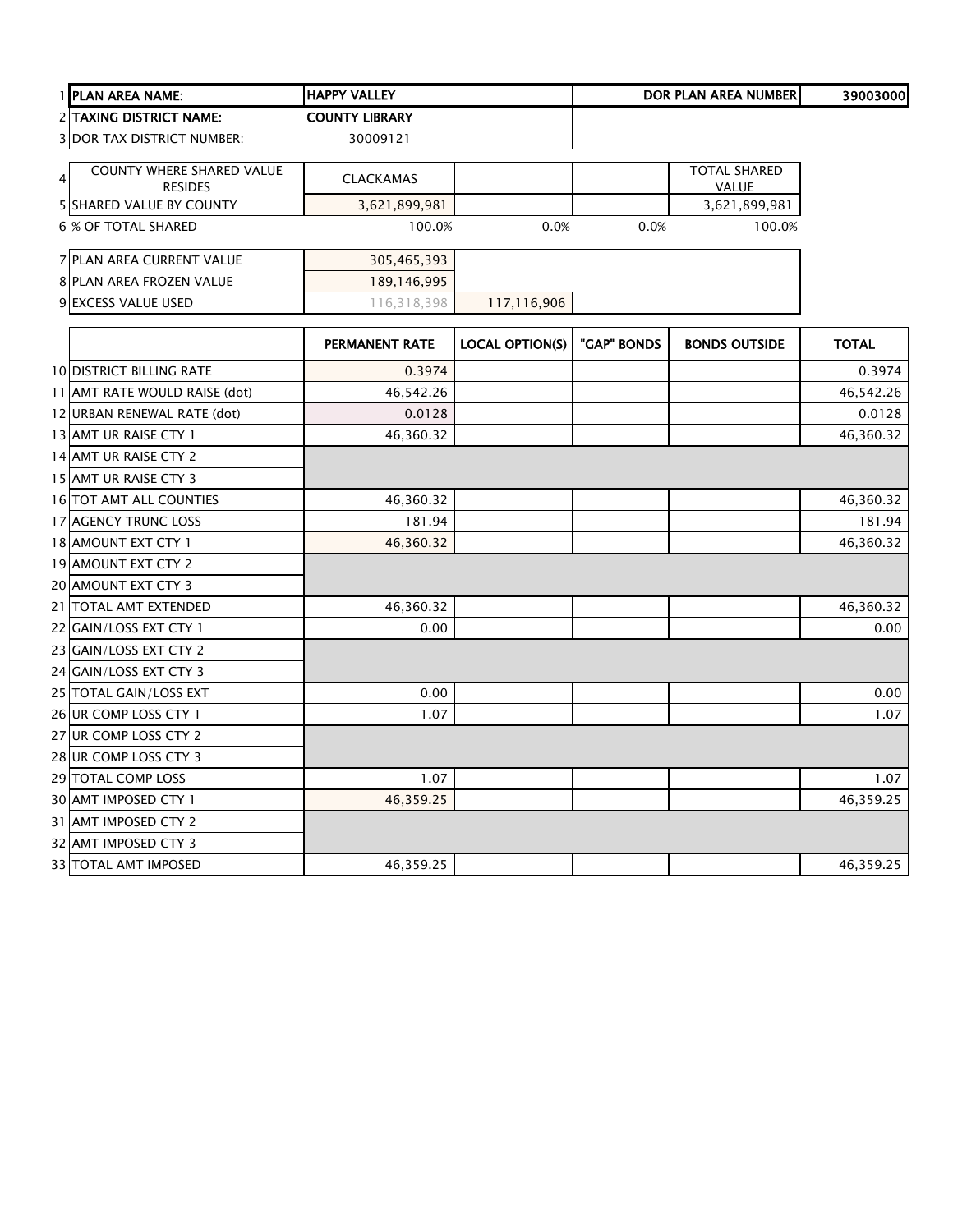|   | 1 PLAN AREA NAME:                 | <b>HAPPY VALLEY</b>      |                        |             | <b>DOR PLAN AREA NUMBER</b> | 39003000     |
|---|-----------------------------------|--------------------------|------------------------|-------------|-----------------------------|--------------|
|   | 2 TAXING DISTRICT NAME:           | <b>COUNTY SOILS SONS</b> |                        |             |                             |              |
|   | <b>3 DOR TAX DISTRICT NUMBER:</b> | 30008060                 |                        |             |                             |              |
|   | <b>COUNTY WHERE SHARED VALUE</b>  |                          |                        |             | <b>TOTAL SHARED</b>         |              |
| 4 | <b>RESIDES</b>                    | <b>CLACKAMAS</b>         |                        |             | <b>VALUE</b>                |              |
|   | 5 SHARED VALUE BY COUNTY          | 3,621,899,981            |                        |             | 3,621,899,981               |              |
|   | <b>6 % OF TOTAL SHARED</b>        | 100.0%                   | 0.0%                   | 0.0%        | 100.0%                      |              |
|   | 7 PLAN AREA CURRENT VALUE         | 305,465,393              |                        |             |                             |              |
|   | 8 PLAN AREA FROZEN VALUE          | 189,146,995              |                        |             |                             |              |
|   | 9 EXCESS VALUE USED               | 116,318,398              | 117,116,906            |             |                             |              |
|   |                                   | PERMANENT RATE           | <b>LOCAL OPTION(S)</b> | "GAP" BONDS | <b>BONDS OUTSIDE</b>        | <b>TOTAL</b> |
|   |                                   |                          |                        |             |                             |              |
|   | <b>10 DISTRICT BILLING RATE</b>   | 0.0500                   |                        |             |                             | 0.0500       |
|   | 11 AMT RATE WOULD RAISE (dot)     | 5,855.85                 |                        |             |                             | 5,855.85     |
|   | 12 URBAN RENEWAL RATE (dot)       | 0.0016                   |                        |             |                             | 0.0016       |
|   | 13 AMT UR RAISE CTY 1             | 5,795.04                 |                        |             |                             | 5,795.04     |
|   | 14 AMT UR RAISE CTY 2             |                          |                        |             |                             |              |
|   | 15 AMT UR RAISE CTY 3             |                          |                        |             |                             |              |
|   | <b>16 TOT AMT ALL COUNTIES</b>    | 5,795.04                 |                        |             |                             | 5,795.04     |
|   | 17 AGENCY TRUNC LOSS              | 60.81                    |                        |             |                             | 60.81        |
|   | 18 AMOUNT EXT CTY 1               | 5,795.04                 |                        |             |                             | 5,795.04     |
|   | 19 AMOUNT EXT CTY 2               |                          |                        |             |                             |              |
|   | 20 AMOUNT EXT CTY 3               |                          |                        |             |                             |              |
|   | 21   TOTAL AMT EXTENDED           | 5,795.04                 |                        |             |                             | 5,795.04     |
|   | 22 GAIN/LOSS EXT CTY 1            | 0.00                     |                        |             |                             | 0.00         |
|   | 23 GAIN/LOSS EXT CTY 2            |                          |                        |             |                             |              |
|   | 24 GAIN/LOSS EXT CTY 3            |                          |                        |             |                             |              |
|   | 25 TOTAL GAIN/LOSS EXT            | 0.00                     |                        |             |                             | 0.00         |
|   | 26 UR COMP LOSS CTY 1             | 0.13                     |                        |             |                             | 0.13         |
|   | 27 UR COMP LOSS CTY 2             |                          |                        |             |                             |              |
|   | UR COMP LOSS CTY 3                |                          |                        |             |                             |              |
|   | 29 TOTAL COMP LOSS                | 0.13                     |                        |             |                             | 0.13         |
|   | 30 AMT IMPOSED CTY 1              | 5,794.91                 |                        |             |                             | 5,794.91     |
|   | 31 AMT IMPOSED CTY 2              |                          |                        |             |                             |              |
|   | 32 AMT IMPOSED CTY 3              |                          |                        |             |                             |              |
|   | 33 TOTAL AMT IMPOSED              | 5,794.91                 |                        |             |                             | 5,794.91     |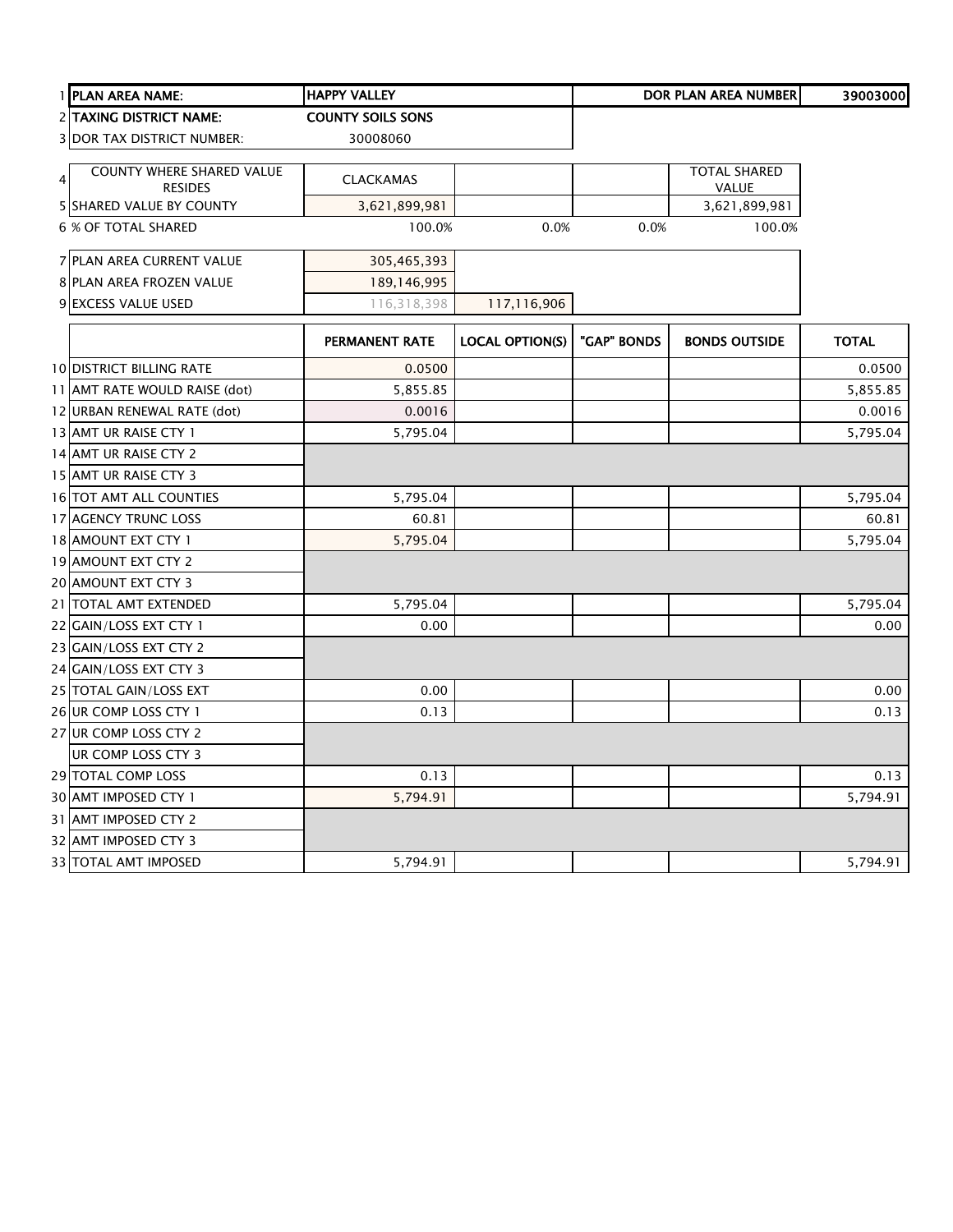| 1 PLAN AREA NAME:                                                    | <b>HAPPY VALLEY</b>  |                        |             | <b>DOR PLAN AREA NUMBER</b>         | 39003000     |
|----------------------------------------------------------------------|----------------------|------------------------|-------------|-------------------------------------|--------------|
| 2 TAXING DISTRICT NAME:                                              | <b>ESD CLACKAMAS</b> |                        |             |                                     |              |
| <b>3 DOR TAX DISTRICT NUMBER:</b>                                    | 30503000             |                        |             |                                     |              |
| <b>COUNTY WHERE SHARED VALUE</b><br>$\overline{4}$<br><b>RESIDES</b> | <b>CLACKAMAS</b>     |                        |             | <b>TOTAL SHARED</b><br><b>VALUE</b> |              |
| 5 SHARED VALUE BY COUNTY                                             | 3,473,144,962        |                        |             | 3,473,144,962                       |              |
| <b>6 % OF TOTAL SHARED</b>                                           | 100.0%               | 0.0%                   | 0.0%        |                                     |              |
| 7 PLAN AREA CURRENT VALUE                                            | 287,727,647          |                        |             |                                     |              |
| 8 PLAN AREA FROZEN VALUE                                             | 173,149,698          |                        |             |                                     |              |
| 9 EXCESS VALUE USED                                                  | 114,577,949          | 115,331,300            |             |                                     |              |
|                                                                      | PERMANENT RATE       | <b>LOCAL OPTION(S)</b> | "GAP" BONDS | <b>BONDS OUTSIDE</b>                | <b>TOTAL</b> |
| 10 DISTRICT BILLING RATE                                             | 0.3687               |                        |             |                                     | 0.3687       |
| 11 AMT RATE WOULD RAISE (dot)                                        | 42,522.65            |                        |             |                                     | 42,522.65    |
| 12 URBAN RENEWAL RATE (dot)                                          | 0.0122               |                        |             |                                     | 0.0122       |
| 13 AMT UR RAISE CTY 1                                                | 42,372.37            |                        |             |                                     | 42,372.37    |
| 14 AMT UR RAISE CTY 2                                                |                      |                        |             |                                     |              |
| 15 AMT UR RAISE CTY 3                                                |                      |                        |             |                                     |              |
| <b>16 TOT AMT ALL COUNTIES</b>                                       | 42,372.37            |                        |             |                                     | 42,372.37    |
| 17 AGENCY TRUNC LOSS                                                 | 150.28               |                        |             |                                     | 150.28       |
| 18 AMOUNT EXT CTY 1                                                  | 42,372.37            |                        |             |                                     | 42,372.37    |
| 19 AMOUNT EXT CTY 2                                                  |                      |                        |             |                                     |              |
| 20 AMOUNT EXT CTY 3                                                  |                      |                        |             |                                     |              |
| 21 TOTAL AMT EXTENDED                                                | 42,372.37            |                        |             |                                     | 42,372.37    |
| 22 GAIN/LOSS EXT CTY 1                                               | 0.00                 |                        |             |                                     | 0.00         |
| 23 GAIN/LOSS EXT CTY 2                                               |                      |                        |             |                                     |              |
| 24 GAIN/LOSS EXT CTY 3                                               |                      |                        |             |                                     |              |
| 25 TOTAL GAIN/LOSS EXT                                               | 0.00                 |                        |             |                                     | 0.00         |
| 26 UR COMP LOSS CTY 1                                                | 1.02                 |                        |             |                                     | 1.02         |
| 27 UR COMP LOSS CTY 2                                                |                      |                        |             |                                     |              |
| 28 UR COMP LOSS CTY 3                                                |                      |                        |             |                                     |              |
| 29 TOTAL COMP LOSS                                                   | 1.02                 |                        |             |                                     | 1.02         |
| 30 AMT IMPOSED CTY 1                                                 | 42,371.35            |                        |             |                                     | 42,371.35    |
| 31 AMT IMPOSED CTY 2                                                 |                      |                        |             |                                     |              |
| 32 AMT IMPOSED CTY 3                                                 |                      |                        |             |                                     |              |
| <b>33 TOTAL AMT IMPOSED</b>                                          | 42,371.35            |                        |             |                                     | 42,371.35    |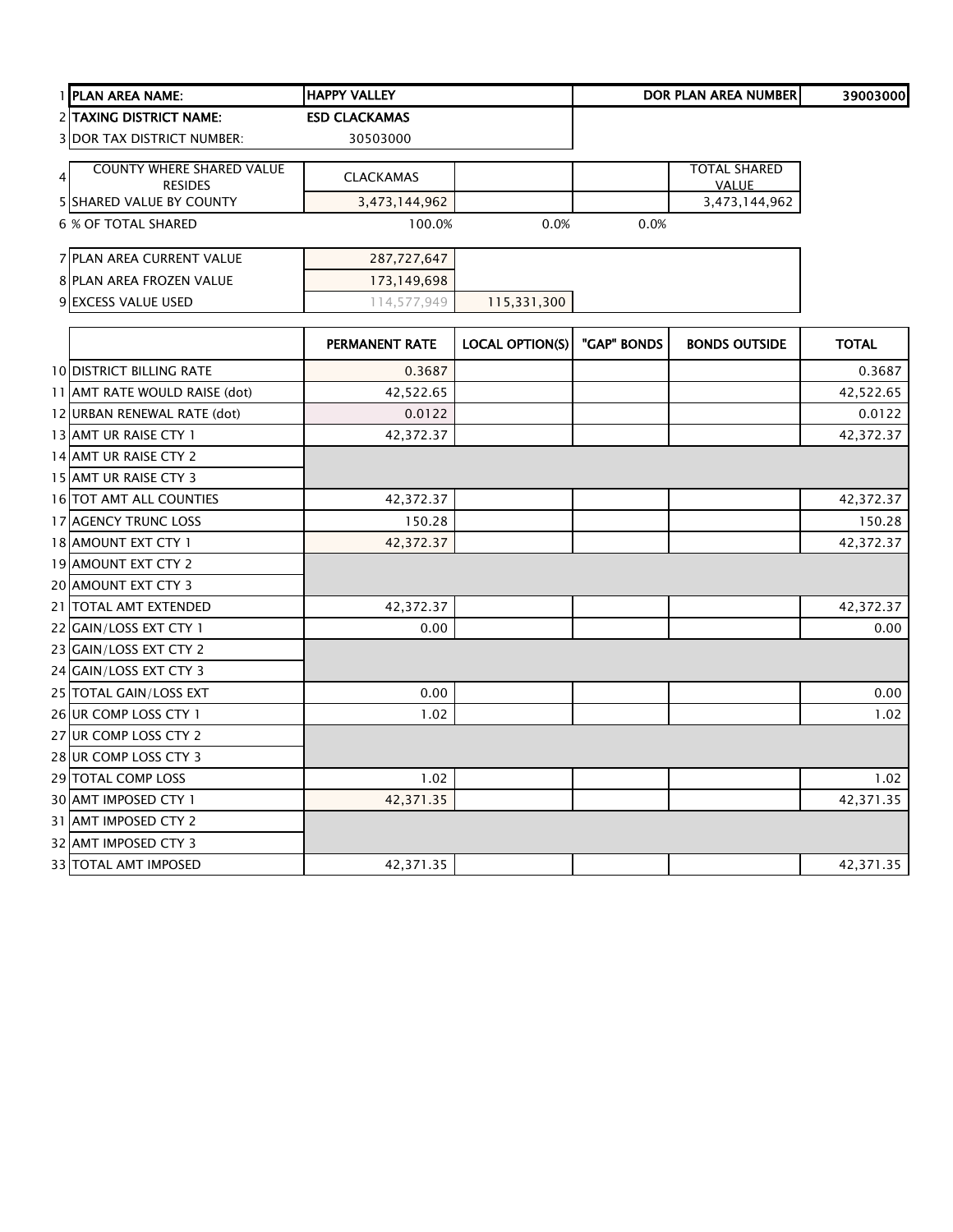|                | 1 PLAN AREA NAME:                           | <b>HAPPY VALLEY</b>   |                        |             | <b>DOR PLAN AREA NUMBER</b>         | 39003000     |
|----------------|---------------------------------------------|-----------------------|------------------------|-------------|-------------------------------------|--------------|
|                | 2 TAXING DISTRICT NAME:                     | <b>ESD MULTNOMAH</b>  |                        |             |                                     |              |
|                | <b>3 DOR TAX DISTRICT NUMBER:</b>           | 30526000              |                        |             |                                     |              |
|                |                                             |                       |                        |             |                                     |              |
| $\overline{4}$ | COUNTY WHERE SHARED VALUE<br><b>RESIDES</b> | <b>CLACKAMAS</b>      |                        |             | <b>TOTAL SHARED</b><br><b>VALUE</b> |              |
|                | <b>5 SHARED VALUE BY COUNTY</b>             | 148,755,019           |                        |             | 148,755,019                         |              |
|                | 6 % OF TOTAL SHARED                         | 100.0%                | 0.0%                   | 0.0%        |                                     |              |
|                | 7 PLAN AREA CURRENT VALUE                   | 17,737,746            |                        |             |                                     |              |
|                | 8 PLAN AREA FROZEN VALUE                    | 15,997,297            |                        |             |                                     |              |
|                | 9 EXCESS VALUE USED                         | 1,740,449             | 1,785,606              |             |                                     |              |
|                |                                             | <b>PERMANENT RATE</b> | <b>LOCAL OPTION(S)</b> | "GAP" BONDS | <b>BONDS OUTSIDE</b>                | <b>TOTAL</b> |
|                | <b>10 DISTRICT BILLING RATE</b>             | 0.4576                |                        |             |                                     | 0.4576       |
|                | 11 AMT RATE WOULD RAISE (dot)               | 817.09                |                        |             |                                     | 817.09       |
|                | 12 URBAN RENEWAL RATE (dot)                 | 0.0054                |                        |             |                                     | 0.0054       |
|                | 13 AMT UR RAISE CTY 1                       | 803.28                |                        |             |                                     | 803.28       |
|                | 14 AMT UR RAISE CTY 2                       |                       |                        |             |                                     |              |
|                | 15 AMT UR RAISE CTY 3                       |                       |                        |             |                                     |              |
|                | 16 TOT AMT ALL COUNTIES                     | 803.28                |                        |             |                                     | 803.28       |
|                | 17 AGENCY TRUNC LOSS                        | 13.81                 |                        |             |                                     | 13.81        |
|                | 18 AMOUNT EXT CTY 1                         | 803.28                |                        |             |                                     | 803.28       |
|                | 19 AMOUNT EXT CTY 2                         |                       |                        |             |                                     |              |
|                | 20 AMOUNT EXT CTY 3                         |                       |                        |             |                                     |              |
|                | 21 TOTAL AMT EXTENDED                       | 803.28                |                        |             |                                     | 803.28       |
|                | 22 GAIN/LOSS EXT CTY 1                      | 0.00                  |                        |             |                                     | 0.00         |
|                | 23 GAIN/LOSS EXT CTY 2                      |                       |                        |             |                                     |              |
|                | 24 GAIN/LOSS EXT CTY 3                      |                       |                        |             |                                     |              |
|                | 25 TOTAL GAIN/LOSS EXT                      | 0.00                  |                        |             |                                     | 0.00         |
|                | 26 UR COMP LOSS CTY 1                       | 0.00                  |                        |             |                                     | 0.00         |
|                | 27 UR COMP LOSS CTY 2                       |                       |                        |             |                                     |              |
|                | 28 UR COMP LOSS CTY 3                       |                       |                        |             |                                     |              |
|                | 29 TOTAL COMP LOSS                          | 0.00                  |                        |             |                                     | 0.00         |
|                | 30 AMT IMPOSED CTY 1                        | 803.28                |                        |             |                                     | 803.28       |
|                | 31 AMT IMPOSED CTY 2                        |                       |                        |             |                                     |              |
|                | 32 AMT IMPOSED CTY 3                        |                       |                        |             |                                     |              |
|                | 33 TOTAL AMT IMPOSED                        | 803.28                |                        |             |                                     | 803.28       |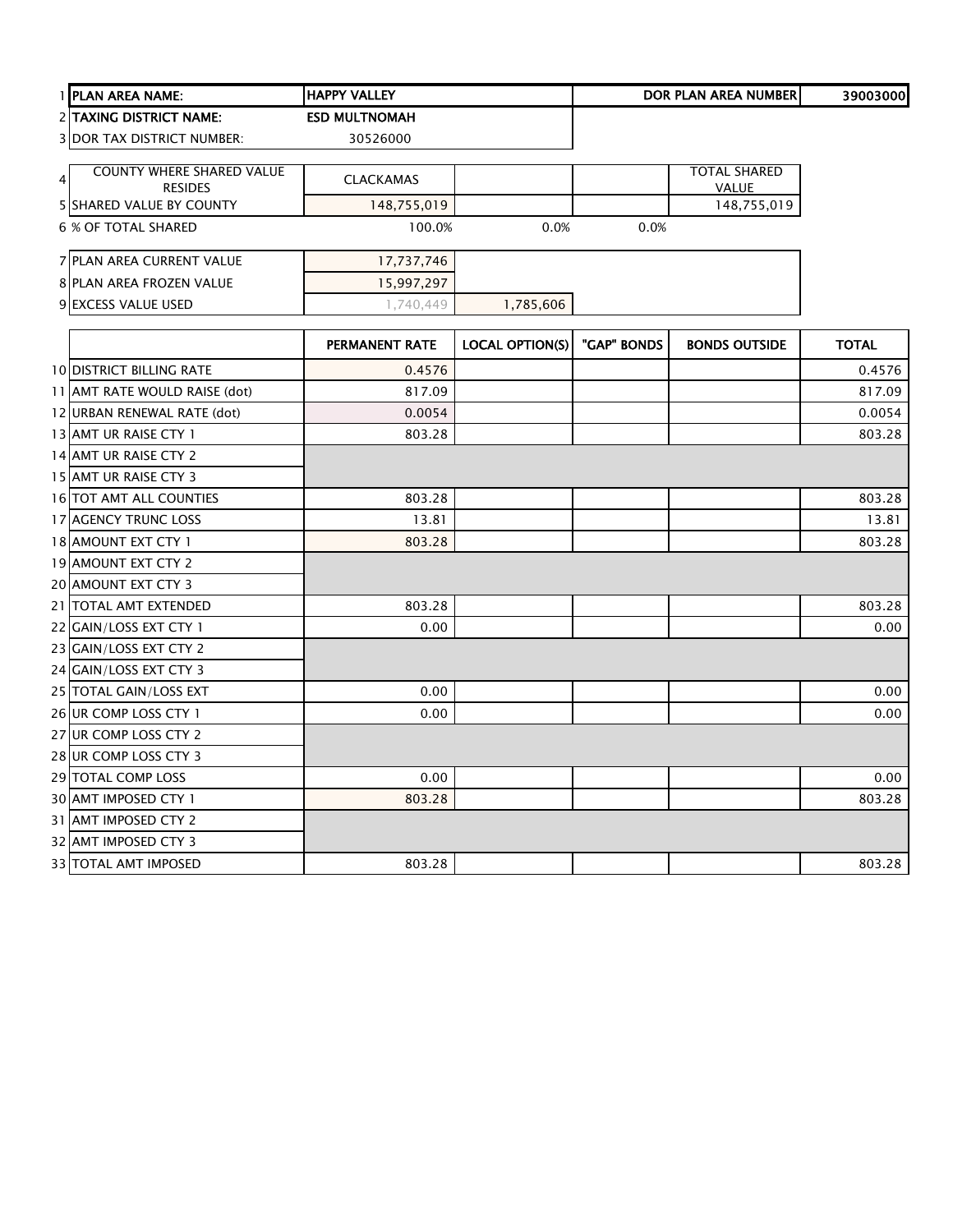|                | 1 PLAN AREA NAME:                                 | <b>HAPPY VALLEY</b>  |                        |             | DOR PLAN AREA NUMBER          | 39003000     |
|----------------|---------------------------------------------------|----------------------|------------------------|-------------|-------------------------------|--------------|
|                | 2 TAXING DISTRICT NAME:                           | <b>FD1 CLACKAMAS</b> |                        |             |                               |              |
|                | <b>3 DOR TAX DISTRICT NUMBER:</b>                 | 30020800             |                        |             |                               |              |
| $\overline{4}$ | <b>COUNTY WHERE SHARED VALUE</b>                  | <b>CLACKAMAS</b>     |                        |             | TOTAL SHARED                  |              |
|                | <b>RESIDES</b><br><b>5 SHARED VALUE BY COUNTY</b> | 3,621,899,981        |                        |             | <b>VALUE</b><br>3,621,899,981 |              |
|                | <b>6 % OF TOTAL SHARED</b>                        | 100.0%               | 0.0%                   | 0.0%        |                               |              |
|                |                                                   |                      |                        |             |                               |              |
|                | 7 PLAN AREA CURRENT VALUE                         | 305,465,393          |                        |             |                               |              |
|                | 8 PLAN AREA FROZEN VALUE                          | 189,146,995          |                        |             |                               |              |
|                | 9 EXCESS VALUE USED                               | 116,318,398          | 117,116,906            |             |                               |              |
|                |                                                   | PERMANENT RATE       | <b>LOCAL OPTION(S)</b> | "GAP" BONDS | <b>BONDS OUTSIDE</b>          | <b>TOTAL</b> |
|                | <b>10 DISTRICT BILLING RATE</b>                   | 2.4012               |                        |             |                               | 2.4012       |
|                | 11 AMT RATE WOULD RAISE (dot)                     | 281,221.11           |                        |             |                               | 281,221.11   |
|                | 12 URBAN RENEWAL RATE (dot)                       | 0.0776               |                        |             |                               | 0.0776       |
|                | 13 AMT UR RAISE CTY 1                             | 281,059.44           |                        |             |                               | 281,059.44   |
|                | 14 AMT UR RAISE CTY 2                             |                      |                        |             |                               |              |
|                | 15 AMT UR RAISE CTY 3                             |                      |                        |             |                               |              |
|                | 16 TOT AMT ALL COUNTIES                           | 281,059.44           |                        |             |                               | 281,059.44   |
|                | 17 AGENCY TRUNC LOSS                              | 161.67               |                        |             |                               | 161.67       |
|                | 18 AMOUNT EXT CTY 1                               | 281,059.44           |                        |             |                               | 281,059.44   |
|                | 19 AMOUNT EXT CTY 2                               |                      |                        |             |                               |              |
|                | 20 AMOUNT EXT CTY 3                               |                      |                        |             |                               |              |
|                | 21 TOTAL AMT EXTENDED                             | 281,059.44           |                        |             |                               | 281,059.44   |
|                | 22 GAIN/LOSS EXT CTY 1                            | 0.00                 |                        |             |                               | 0.00         |
|                | 23 GAIN/LOSS EXT CTY 2                            |                      |                        |             |                               |              |
|                | 24 GAIN/LOSS EXT CTY 3                            |                      |                        |             |                               |              |
|                | 25 TOTAL GAIN/LOSS EXT                            | 0.00                 |                        |             |                               | 0.00         |
|                | 26 UR COMP LOSS CTY 1                             | 6.48                 |                        |             |                               | 6.48         |
|                | 27 UR COMP LOSS CTY 2                             |                      |                        |             |                               |              |
|                | 28 UR COMP LOSS CTY 3                             |                      |                        |             |                               |              |
|                | 29 TOTAL COMP LOSS                                | 6.48                 |                        |             |                               | 6.48         |
|                | 30 AMT IMPOSED CTY 1                              | 281,052.96           |                        |             |                               | 281,052.96   |
|                | 31 AMT IMPOSED CTY 2                              |                      |                        |             |                               |              |
|                | 32 AMT IMPOSED CTY 3                              |                      |                        |             |                               |              |
|                | 33 TOTAL AMT IMPOSED                              | 281,052.96           |                        |             |                               | 281,052.96   |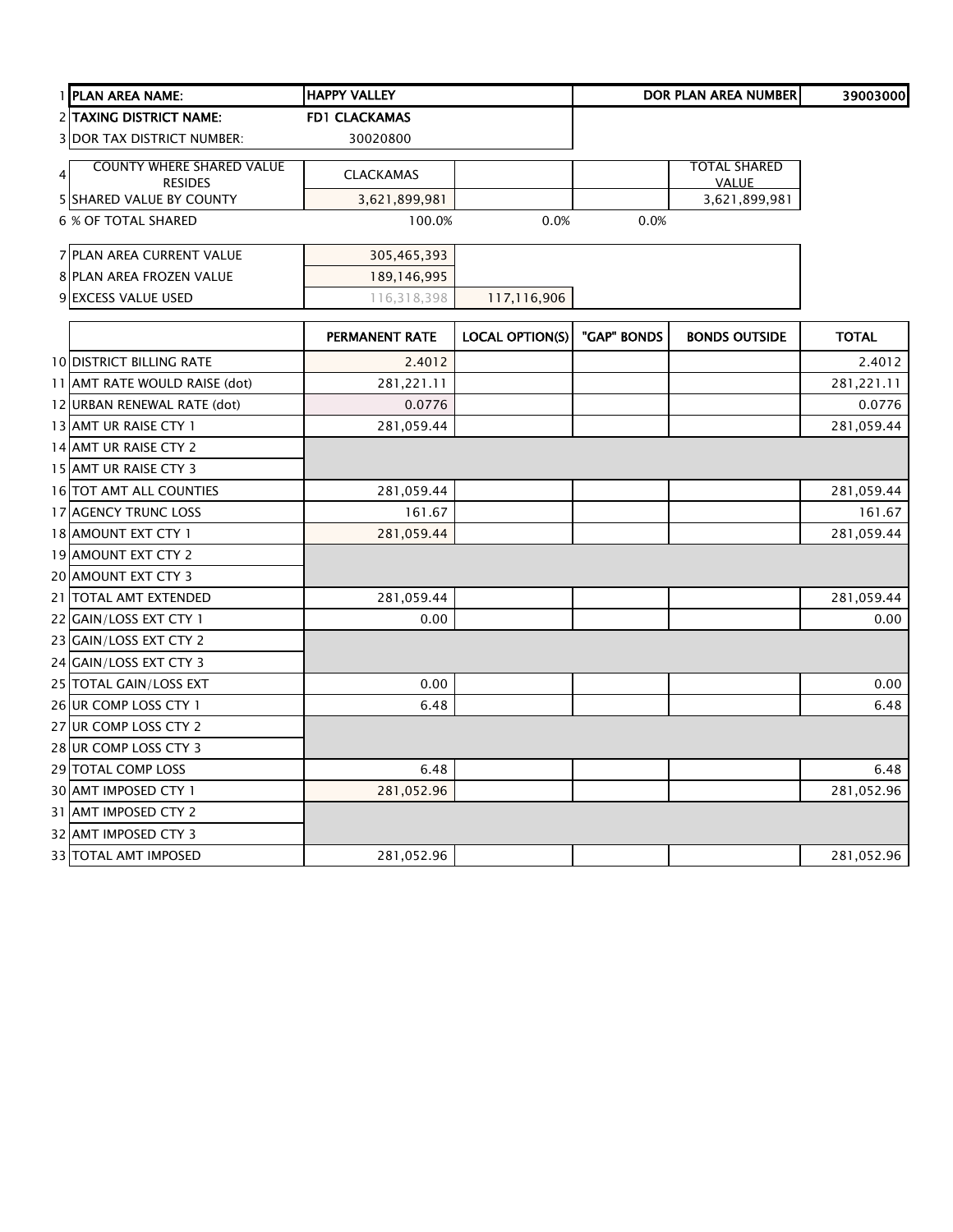| 1 PLAN AREA NAME:                                       | <b>HAPPY VALLEY</b>   |                        |             | <b>DOR PLAN AREA NUMBER</b>  | 39003000     |
|---------------------------------------------------------|-----------------------|------------------------|-------------|------------------------------|--------------|
| 2 TAXING DISTRICT NAME:                                 | PORT OF PORTLAND      |                        |             |                              |              |
| <b>3 DOR TAX DISTRICT NUMBER:</b>                       | 30002160              |                        |             |                              |              |
| <b>COUNTY WHERE SHARED VALUE</b><br>4<br><b>RESIDES</b> | <b>CLACKAMAS</b>      |                        |             | <b>TOTAL SHARED</b><br>VALUE |              |
| 5 SHARED VALUE BY COUNTY                                | 3,621,899,981         |                        |             | 3,621,899,981                |              |
| <b>6 % OF TOTAL SHARED</b>                              | 100.0%                | 0.0%                   | 0.0%        |                              |              |
| 7 PLAN AREA CURRENT VALUE                               | 305,465,393           |                        |             |                              |              |
| 8 PLAN AREA FROZEN VALUE                                | 189,146,995           |                        |             |                              |              |
| 9 EXCESS VALUE USED                                     | 116,318,398           | 117,116,906            |             |                              |              |
|                                                         | <b>PERMANENT RATE</b> | <b>LOCAL OPTION(S)</b> | "GAP" BONDS | <b>BONDS OUTSIDE</b>         | <b>TOTAL</b> |
| <b>10 DISTRICT BILLING RATE</b>                         | 0.0701                |                        |             |                              | 0.0701       |
| 11 AMT RATE WOULD RAISE (dot)                           | 8,209.90              |                        |             |                              | 8,209.90     |
| 12 URBAN RENEWAL RATE (dot)                             | 0.0022                |                        |             |                              | 0.0022       |
| 13 AMT UR RAISE CTY 1                                   | 7,968.18              |                        |             |                              | 7,968.18     |
| 14 AMT UR RAISE CTY 2                                   |                       |                        |             |                              |              |
| 15 AMT UR RAISE CTY 3                                   |                       |                        |             |                              |              |
| <b>16 TOT AMT ALL COUNTIES</b>                          | 7,968.18              |                        |             |                              | 7,968.18     |
| 17 AGENCY TRUNC LOSS                                    | 241.72                |                        |             |                              | 241.72       |
| 18 AMOUNT EXT CTY 1                                     | 7,968.18              |                        |             |                              | 7,968.18     |
| 19 AMOUNT EXT CTY 2                                     |                       |                        |             |                              |              |
| 20 AMOUNT EXT CTY 3                                     |                       |                        |             |                              |              |
| 21 TOTAL AMT EXTENDED                                   | 7,968.18              |                        |             |                              | 7,968.18     |
| 22 GAIN/LOSS EXT CTY 1                                  | 0.00                  |                        |             |                              | 0.00         |
| 23 GAIN/LOSS EXT CTY 2                                  |                       |                        |             |                              |              |
| 24 GAIN/LOSS EXT CTY 3                                  |                       |                        |             |                              |              |
| 25 TOTAL GAIN/LOSS EXT                                  | 0.00                  |                        |             |                              | 0.00         |
| 26 UR COMP LOSS CTY 1                                   | 0.19                  |                        |             |                              | 0.19         |
| 27 UR COMP LOSS CTY 2                                   |                       |                        |             |                              |              |
| 28 UR COMP LOSS CTY 3                                   |                       |                        |             |                              |              |
| 29 TOTAL COMP LOSS                                      | 0.19                  |                        |             |                              | 0.19         |
| 30 AMT IMPOSED CTY 1                                    | 7,967.99              |                        |             |                              | 7,967.99     |
| 31 AMT IMPOSED CTY 2                                    |                       |                        |             |                              |              |
| 32 AMT IMPOSED CTY 3                                    |                       |                        |             |                              |              |
| 33 TOTAL AMT IMPOSED                                    | 7,967.99              |                        |             |                              | 7,967.99     |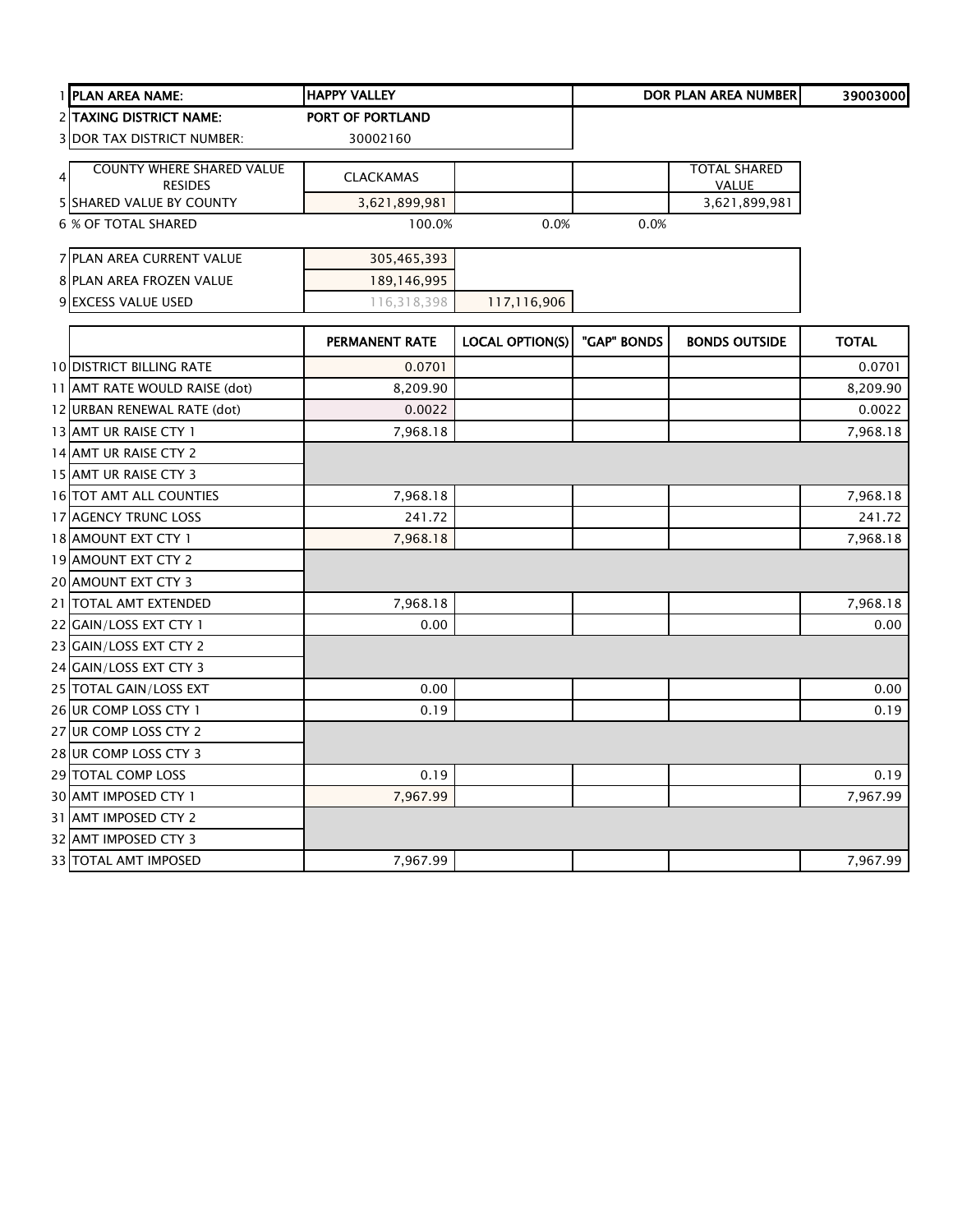| 1 PLAN AREA NAME:                 | <b>HAPPY VALLEY</b>   |                        |             | <b>DOR PLAN AREA NUMBER</b> | 39003000     |
|-----------------------------------|-----------------------|------------------------|-------------|-----------------------------|--------------|
| <b>2 TAXING DISTRICT NAME:</b>    | <b>SCH CENTENNIAL</b> |                        |             |                             |              |
| <b>3 DOR TAX DISTRICT NUMBER:</b> | 30352000              |                        |             |                             |              |
| <b>COUNTY WHERE SHARED VALUE</b>  |                       |                        |             | <b>TOTAL SHARED</b>         |              |
| $\overline{4}$<br><b>RESIDES</b>  | <b>CLACKAMAS</b>      |                        |             | <b>VALUE</b>                |              |
| <b>5 SHARED VALUE BY COUNTY</b>   | 131,934,518           |                        |             | 131,934,518                 |              |
| <b>6 % OF TOTAL SHARED</b>        | 100.0%                | 0.0%                   | 0.0%        |                             |              |
| 7 PLAN AREA CURRENT VALUE         | 17,737,746            |                        |             |                             |              |
| 8 PLAN AREA FROZEN VALUE          | 15,997,297            |                        |             |                             |              |
| 9 EXCESS VALUE USED               | 1,740,449             | 1,785,606              |             |                             |              |
|                                   | PERMANENT RATE        | <b>LOCAL OPTION(S)</b> | "GAP" BONDS | <b>BONDS OUTSIDE</b>        | <b>TOTAL</b> |
| <b>10 DISTRICT BILLING RATE</b>   | 4.7448                |                        |             |                             | 4.7448       |
| 11 AMT RATE WOULD RAISE (dot)     | 8,472.34              |                        |             |                             | 8,472.34     |
| 12 URBAN RENEWAL RATE (dot)       | 0.0642                |                        |             |                             | 0.0642       |
| 13 AMT UR RAISE CTY 1             | 8,470.20              |                        |             |                             | 8,470.20     |
| 14 AMT UR RAISE CTY 2             |                       |                        |             |                             |              |
| 15 AMT UR RAISE CTY 3             |                       |                        |             |                             |              |
| 16 TOT AMT ALL COUNTIES           | 8,470.20              |                        |             |                             | 8,470.20     |
| 17 AGENCY TRUNC LOSS              | 2.14                  |                        |             |                             | 2.14         |
| 18 AMOUNT EXT CTY 1               | 8,470.20              |                        |             |                             | 8,470.20     |
| 19 AMOUNT EXT CTY 2               |                       |                        |             |                             |              |
| 20 AMOUNT EXT CTY 3               |                       |                        |             |                             |              |
| 21 TOTAL AMT EXTENDED             | 8,470.20              |                        |             |                             | 8,470.20     |
| 22 GAIN/LOSS EXT CTY 1            | 0.00                  |                        |             |                             | 0.00         |
| 23 GAIN/LOSS EXT CTY 2            |                       |                        |             |                             |              |
| 24 GAIN/LOSS EXT CTY 3            |                       |                        |             |                             |              |
| 25 TOTAL GAIN/LOSS EXT            | 0.00                  |                        |             |                             | 0.00         |
| 26 UR COMP LOSS CTY 1             | 0.00                  |                        |             |                             | 0.00         |
| 27 UR COMP LOSS CTY 2             |                       |                        |             |                             |              |
| 28 UR COMP LOSS CTY 3             |                       |                        |             |                             |              |
| 29 TOTAL COMP LOSS                | 0.00                  |                        |             |                             | 0.00         |
| 30 AMT IMPOSED CTY 1              | 8,470.20              |                        |             |                             | 8,470.20     |
| 31 AMT IMPOSED CTY 2              |                       |                        |             |                             |              |
| 32 AMT IMPOSED CTY 3              |                       |                        |             |                             |              |
| 33 TOTAL AMT IMPOSED              | 8,470.20              |                        |             |                             | 8,470.20     |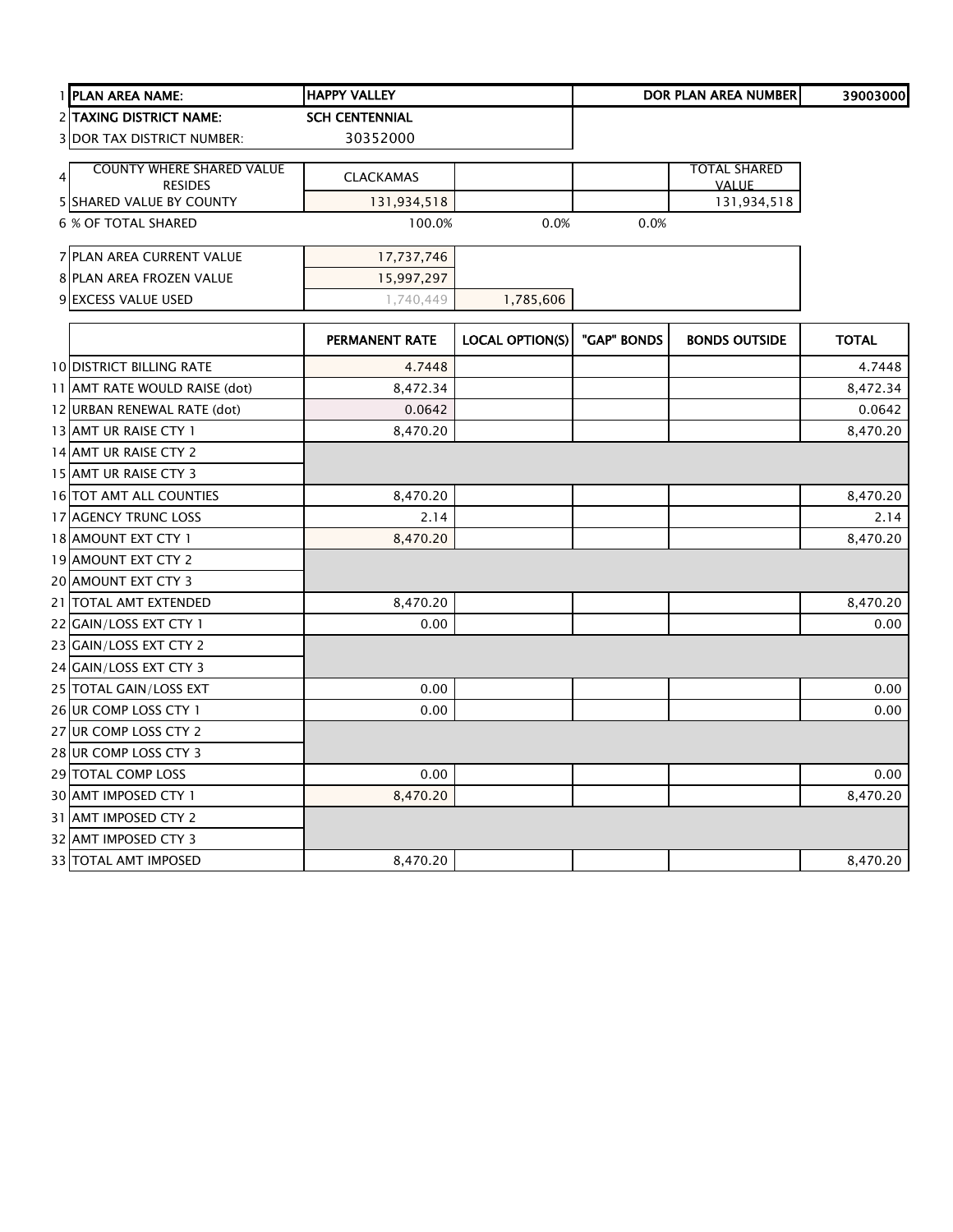| 1 PLAN AREA NAME:                                                    | <b>HAPPY VALLEY</b> |                        |             | <b>DOR PLAN AREA NUMBER</b>  | 39003000     |
|----------------------------------------------------------------------|---------------------|------------------------|-------------|------------------------------|--------------|
| 2 TAXING DISTRICT NAME:                                              | Sch 12 N Clack      |                        |             |                              |              |
| <b>3 DOR TAX DISTRICT NUMBER:</b>                                    | 30119000            |                        |             |                              |              |
| <b>COUNTY WHERE SHARED VALUE</b><br>$\overline{4}$<br><b>RESIDES</b> | <b>CLACKAMAS</b>    |                        |             | <b>TOTAL SHARED</b><br>VALUE |              |
| <b>5 SHARED VALUE BY COUNTY</b>                                      | 3,473,144,962       |                        |             | 3,473,144,962                |              |
| <b>6 % OF TOTAL SHARED</b>                                           | 100.0%              | 0.0%                   | 0.0%        |                              |              |
| 7 PLAN AREA CURRENT VALUE                                            | 287,727,647         |                        |             |                              |              |
| 8 PLAN AREA FROZEN VALUE                                             | 173,149,698         |                        |             |                              |              |
| 9 EXCESS VALUE USED                                                  | 114,577,949         | 115,331,300            |             |                              |              |
|                                                                      | PERMANENT RATE      | <b>LOCAL OPTION(S)</b> | "GAP" BONDS | <b>BONDS OUTSIDE</b>         | <b>TOTAL</b> |
| <b>10 DISTRICT BILLING RATE</b>                                      | 4.8701              |                        |             |                              | 4.8701       |
| 11 AMT RATE WOULD RAISE (dot)                                        | 561,674.96          |                        |             |                              | 561,674.96   |
| 12 URBAN RENEWAL RATE (dot)                                          | 0.1617              |                        |             |                              | 0.1617       |
| 13 AMT UR RAISE CTY 1                                                | 561,607.54          |                        |             |                              | 561,607.54   |
| 14 AMT UR RAISE CTY 2                                                |                     |                        |             |                              |              |
| 15 AMT UR RAISE CTY 3                                                |                     |                        |             |                              |              |
| 16 TOT AMT ALL COUNTIES                                              | 561,607.54          |                        |             |                              | 561,607.54   |
| 17 AGENCY TRUNC LOSS                                                 | 67.42               |                        |             |                              | 67.42        |
| 18 AMOUNT EXT CTY 1                                                  | 561,607.54          |                        |             |                              | 561,607.54   |
| 19 AMOUNT EXT CTY 2                                                  |                     |                        |             |                              |              |
| 20 AMOUNT EXT CTY 3                                                  |                     |                        |             |                              |              |
| 21 TOTAL AMT EXTENDED                                                | 561,607.54          |                        |             |                              | 561,607.54   |
| 22 GAIN/LOSS EXT CTY 1                                               | 0.00                |                        |             |                              | 0.00         |
| 23 GAIN/LOSS EXT CTY 2                                               |                     |                        |             |                              |              |
| 24 GAIN/LOSS EXT CTY 3                                               |                     |                        |             |                              |              |
| 25 TOTAL GAIN/LOSS EXT                                               | 0.00                |                        |             |                              | 0.00         |
| 26 UR COMP LOSS CTY 1                                                | 13.49               |                        |             |                              | 13.49        |
| 27 UR COMP LOSS CTY 2                                                |                     |                        |             |                              |              |
| 28 UR COMP LOSS CTY 3                                                |                     |                        |             |                              |              |
| 29 TOTAL COMP LOSS                                                   | 13.49               |                        |             |                              | 13.49        |
| 30 AMT IMPOSED CTY 1                                                 | 561,594.05          |                        |             |                              | 561,594.05   |
| 31 AMT IMPOSED CTY 2                                                 |                     |                        |             |                              |              |
| 32 AMT IMPOSED CTY 3                                                 |                     |                        |             |                              |              |
| 33 TOTAL AMT IMPOSED                                                 | 561,594.05          |                        |             |                              | 561,594.05   |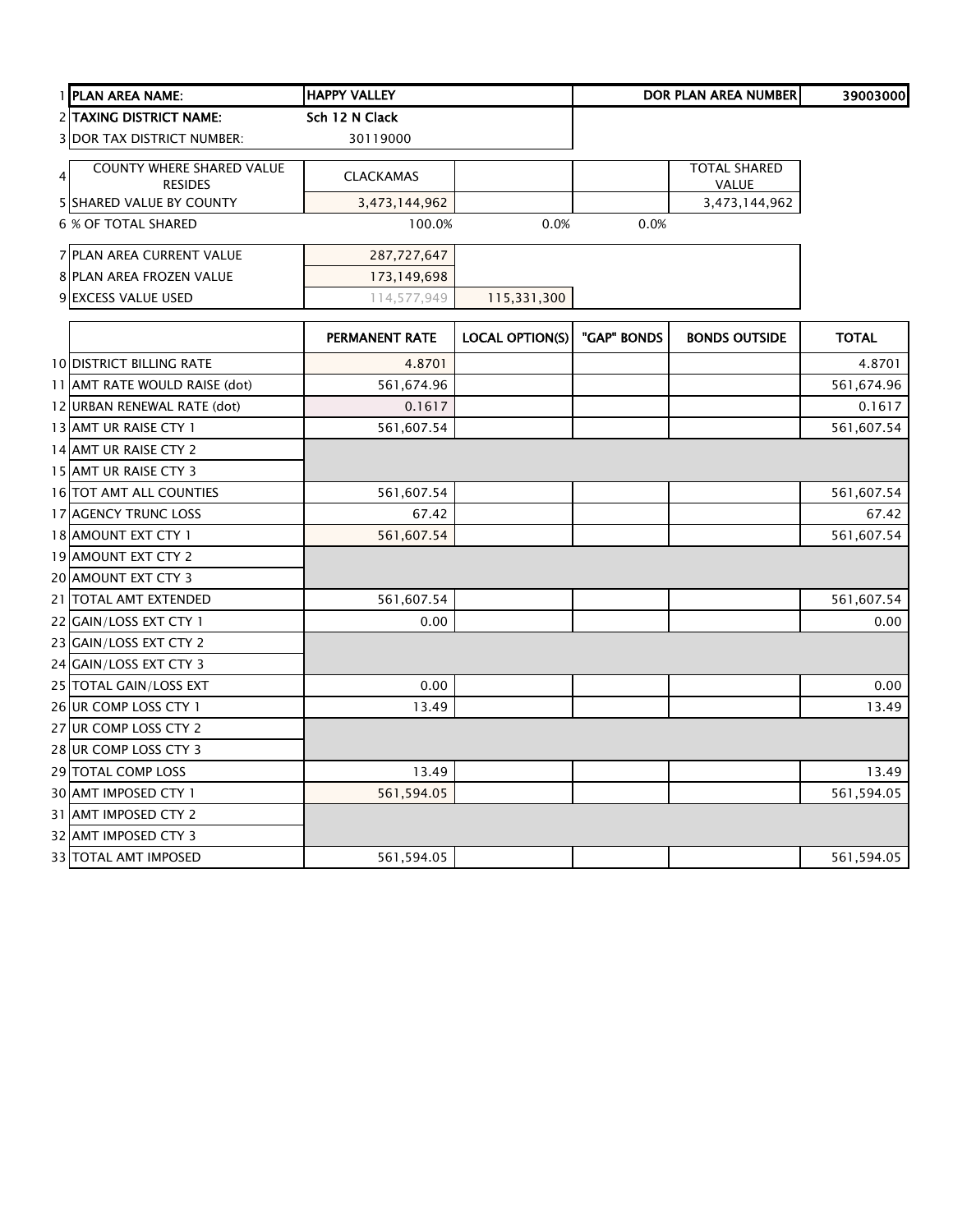|   | 1 PLAN AREA NAME:                                  | <b>HAPPY VALLEY</b>   |                        |             | <b>DOR PLAN AREA NUMBER</b>  | 39003000     |
|---|----------------------------------------------------|-----------------------|------------------------|-------------|------------------------------|--------------|
|   | <b>2 TAXING DISTRICT NAME:</b>                     | Srv 2 Metro           |                        |             |                              |              |
|   | <b>3 DOR TAX DISTRICT NUMBER:</b>                  | 30008090              |                        |             |                              |              |
| 4 | <b>COUNTY WHERE SHARED VALUE</b><br><b>RESIDES</b> | <b>CLACKAMAS</b>      |                        |             | <b>TOTAL SHARED</b><br>VALUE |              |
|   | <b>5 SHARED VALUE BY COUNTY</b>                    | 3,617,022,671         |                        |             | 3,617,022,671                |              |
|   | 6 % OF TOTAL SHARED                                | 100.0%                | 0.0%                   | 0.0%        |                              |              |
|   | 7 PLAN AREA CURRENT VALUE                          | 305,465,393           |                        |             |                              |              |
|   | 8 PLAN AREA FROZEN VALUE                           | 189, 146, 995         |                        |             |                              |              |
|   | 9 EXCESS VALUE USED                                | 116,318,398           | 117,116,906            |             |                              |              |
|   |                                                    | <b>PERMANENT RATE</b> | <b>LOCAL OPTION(S)</b> | "GAP" BONDS | <b>BONDS OUTSIDE</b>         | <b>TOTAL</b> |
|   | <b>10 DISTRICT BILLING RATE</b>                    | 0.0966                |                        |             |                              | 0.0966       |
|   | 11 AMT RATE WOULD RAISE (dot)                      | 11,313.49             |                        |             |                              | 11,313.49    |
|   | 12 URBAN RENEWAL RATE (dot)                        | 0.0031                |                        |             |                              | 0.0031       |
|   | 13 AMT UR RAISE CTY 1                              | 11,212.77             |                        |             |                              | 11,212.77    |
|   | 14 AMT UR RAISE CTY 2                              |                       |                        |             |                              |              |
|   | 15 AMT UR RAISE CTY 3                              |                       |                        |             |                              |              |
|   | 16 TOT AMT ALL COUNTIES                            | 11,212.77             |                        |             |                              | 11,212.77    |
|   | 17 AGENCY TRUNC LOSS                               | 100.72                |                        |             |                              | 100.72       |
|   | 18 AMOUNT EXT CTY 1                                | 11,212.77             |                        |             |                              | 11,212.77    |
|   | 19 AMOUNT EXT CTY 2                                |                       |                        |             |                              |              |
|   | 20 AMOUNT EXT CTY 3                                |                       |                        |             |                              |              |
|   | 21 TOTAL AMT EXTENDED                              | 11,212.77             |                        |             |                              | 11,212.77    |
|   | 22 GAIN/LOSS EXT CTY 1                             | 0.00                  |                        |             |                              | 0.00         |
|   | 23 GAIN/LOSS EXT CTY 2                             |                       |                        |             |                              |              |
|   | 24 GAIN/LOSS EXT CTY 3                             |                       |                        |             |                              |              |
|   | 25 TOTAL GAIN/LOSS EXT                             | 0.00                  |                        |             |                              | 0.00         |
|   | 26 UR COMP LOSS CTY 1                              | 0.27                  |                        |             |                              | 0.27         |
|   | 27 UR COMP LOSS CTY 2                              |                       |                        |             |                              |              |
|   | 28 UR COMP LOSS CTY 3                              |                       |                        |             |                              |              |
|   | 29 TOTAL COMP LOSS                                 | 0.27                  |                        |             |                              | 0.27         |
|   | 30 AMT IMPOSED CTY 1                               | 11,212.50             |                        |             |                              | 11,212.50    |
|   | 31 AMT IMPOSED CTY 2                               |                       |                        |             |                              |              |
|   | 32 AMT IMPOSED CTY 3                               |                       |                        |             |                              |              |
|   | <b>33 TOTAL AMT IMPOSED</b>                        | 11,212.50             |                        |             |                              | 11,212.50    |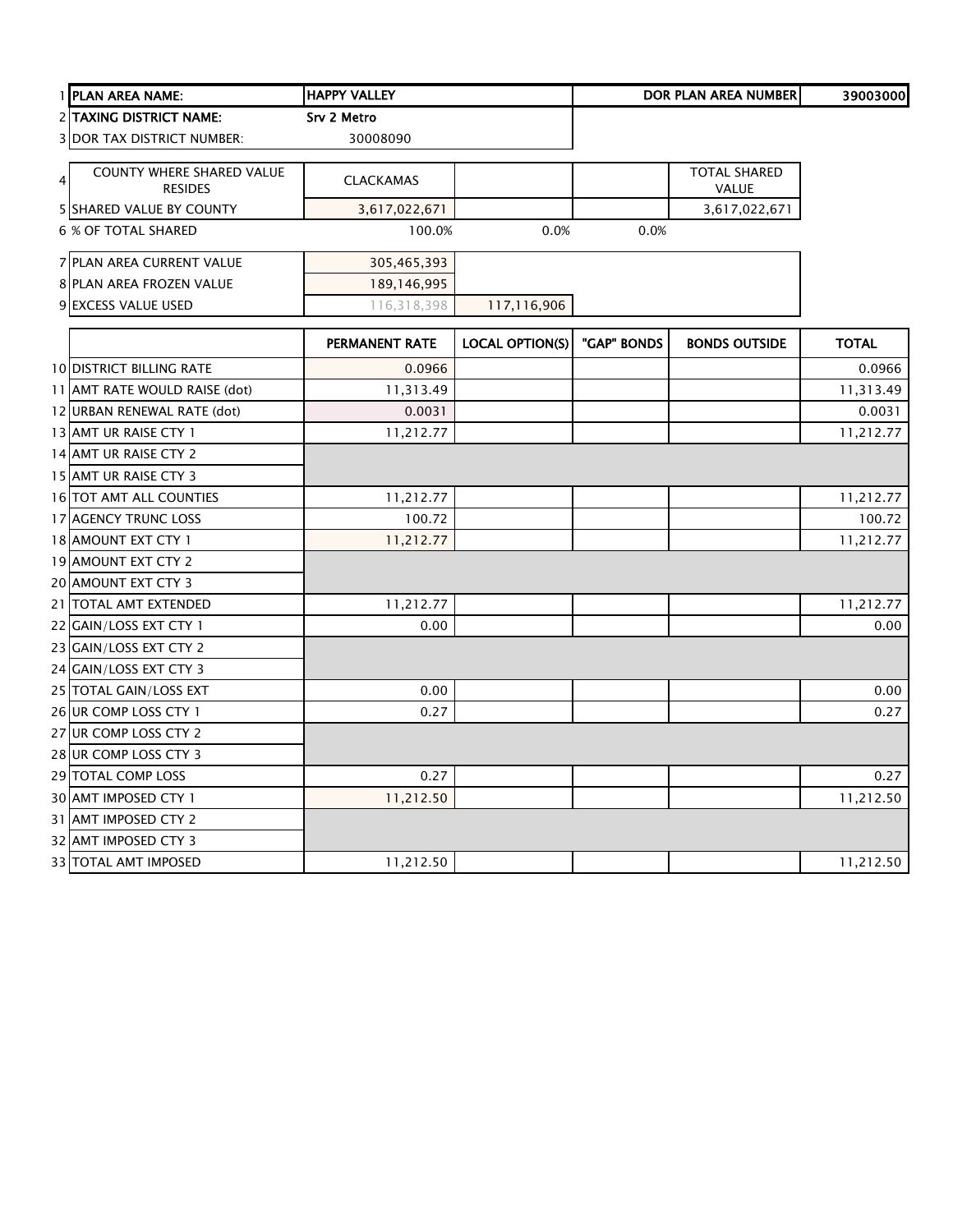|   | 1 PLAN AREA NAME:                           | <b>HAPPY VALLEY</b>   |                        |             | <b>DOR PLAN AREA NUMBER</b>         | 39003000     |
|---|---------------------------------------------|-----------------------|------------------------|-------------|-------------------------------------|--------------|
|   | 2 TAXING DISTRICT NAME:                     | <b>Vector Control</b> |                        |             |                                     |              |
|   | 3 DOR TAX DISTRICT NUMBER:                  | 30007510              |                        |             |                                     |              |
| 4 | COUNTY WHERE SHARED VALUE<br><b>RESIDES</b> | <b>CLACKAMAS</b>      |                        |             | <b>TOTAL SHARED</b><br><b>VALUE</b> |              |
|   | 5 SHARED VALUE BY COUNTY                    | 3,621,899,981         |                        |             | 3,621,899,981                       |              |
|   | 6 % OF TOTAL SHARED                         | 100.0%                | 0.0%                   | 0.0%        |                                     |              |
|   | 7 PLAN AREA CURRENT VALUE                   | 305,465,393           |                        |             |                                     |              |
|   | 8 PLAN AREA FROZEN VALUE                    | 189, 146, 995         |                        |             |                                     |              |
|   | 9 EXCESS VALUE USED                         | 116,318,398           | 117,116,906            |             |                                     |              |
|   |                                             | PERMANENT RATE        | <b>LOCAL OPTION(S)</b> | "GAP" BONDS | <b>BONDS OUTSIDE</b>                | <b>TOTAL</b> |
|   | <b>10 DISTRICT BILLING RATE</b>             | 0.0065                |                        |             |                                     | 0.0065       |
|   | 11 AMT RATE WOULD RAISE (dot)               | 761.26                |                        |             |                                     | 761.26       |
|   | 12 URBAN RENEWAL RATE (dot)                 | 0.0002                |                        |             |                                     | 0.0002       |
|   | 13 AMT UR RAISE CTY 1                       | 724.38                |                        |             |                                     | 724.38       |
|   | 14 AMT UR RAISE CTY 2                       |                       |                        |             |                                     |              |
|   | 15 AMT UR RAISE CTY 3                       |                       |                        |             |                                     |              |
|   | 16 TOT AMT ALL COUNTIES                     | 724.38                |                        |             |                                     | 724.38       |
|   | 17 AGENCY TRUNC LOSS                        | 36.88                 |                        |             |                                     | 36.88        |
|   | 18 AMOUNT EXT CTY 1                         | 724.38                |                        |             |                                     | 724.38       |
|   | 19 AMOUNT EXT CTY 2                         |                       |                        |             |                                     |              |
|   | 20 AMOUNT EXT CTY 3                         |                       |                        |             |                                     |              |
|   | 21 TOTAL AMT EXTENDED                       | 724.38                |                        |             |                                     | 724.38       |
|   | 22 GAIN/LOSS EXT CTY 1                      | 0.00                  |                        |             |                                     | 0.00         |
|   | 23 GAIN/LOSS EXT CTY 2                      |                       |                        |             |                                     |              |
|   | 24 GAIN/LOSS EXT CTY 3                      |                       |                        |             |                                     |              |
|   | 25 TOTAL GAIN/LOSS EXT                      | 0.00                  |                        |             |                                     | 0.00         |
|   | 26 UR COMP LOSS CTY 1                       | 0.02                  |                        |             |                                     | 0.02         |
|   | 27 UR COMP LOSS CTY 2                       |                       |                        |             |                                     |              |
|   | 28 UR COMP LOSS CTY 3                       |                       |                        |             |                                     |              |
|   | 29 TOTAL COMP LOSS                          | 0.02                  |                        |             |                                     | 0.02         |
|   | 30 AMT IMPOSED CTY 1                        | 724.36                |                        |             |                                     | 724.36       |
|   | 31 AMT IMPOSED CTY 2                        |                       |                        |             |                                     |              |
|   | 32 AMT IMPOSED CTY 3                        |                       |                        |             |                                     |              |
|   | 33 TOTAL AMT IMPOSED                        | 724.36                |                        |             |                                     | 724.36       |